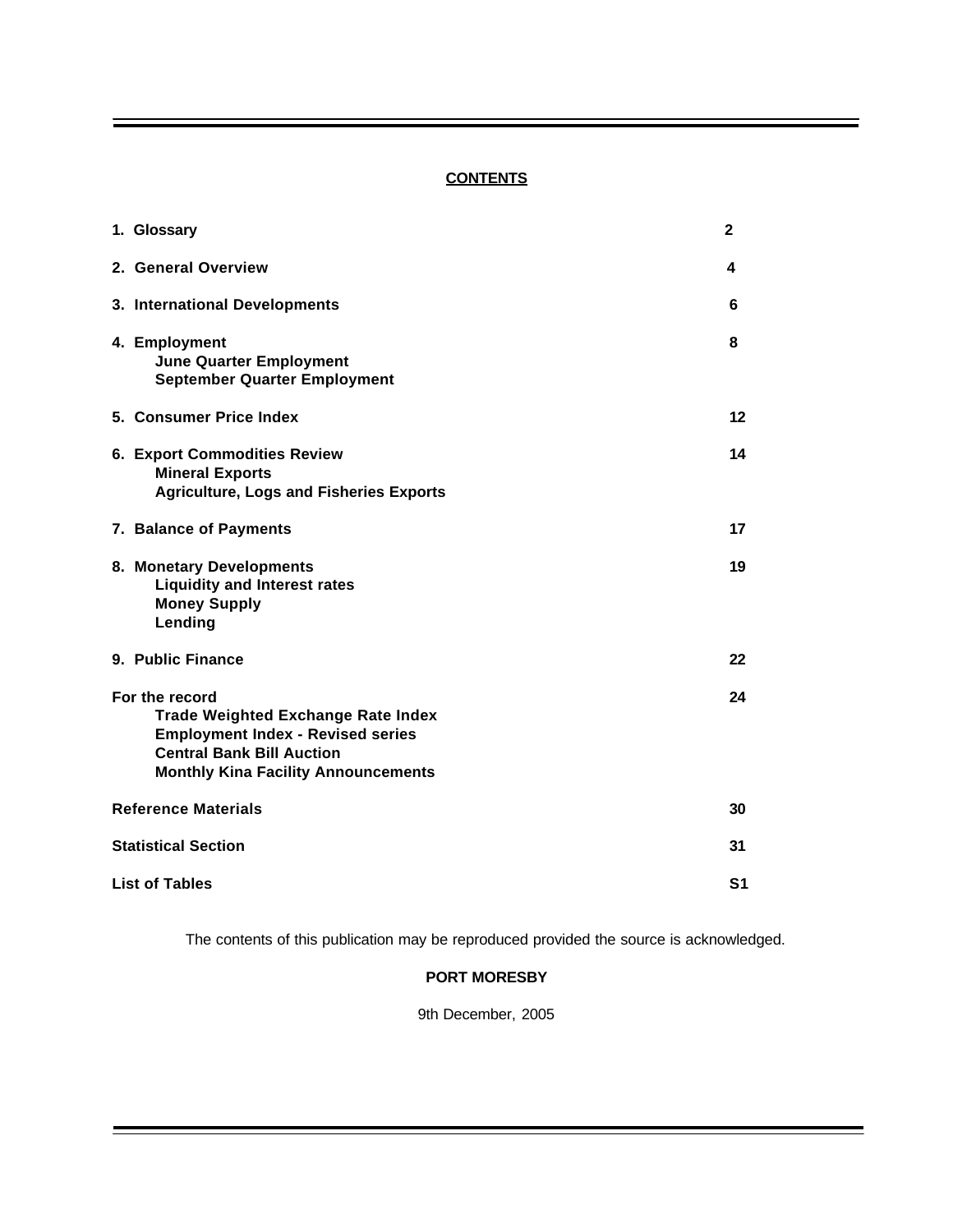#### **1. GLOSSARY OF TERMS AND ACRONYMS**

| <b>Balance of Payments</b>                                         | A statistical statement that systematically summarises a country's economic<br>transactions with the rest of the world, over a specific time period. It comprises<br>the Current and Capital and Financial Accounts.                                              |
|--------------------------------------------------------------------|-------------------------------------------------------------------------------------------------------------------------------------------------------------------------------------------------------------------------------------------------------------------|
| <b>Broad Money Supply (M3*)</b>                                    | Total volume of money comprising narrow money (M1*) and quasi money in<br>the economy at a point in time. See 'narrow' and 'quasi' money.                                                                                                                         |
| <b>Cash Reserve Requirement (CRR)</b>                              | A requirement imposed on commercial banks to hold cash as a percentage<br>of total deposits and other prescribed liabilities at all times.                                                                                                                        |
| <b>Capital Account</b>                                             | Records all transactions that involves the receipts or transfers of capital and<br>acquisitions/disposal of non-produced, non-financial assets such as pur-<br>chase of production facilities, i.e. plants and machinery, etc.                                    |
| Central Bank Bill (CBB) <sup>1</sup>                               | An indirect monetary policy instrument used by the Central Bank for liquidity<br>management. The CBB is a liability of the Central Bank and has similar<br>features as the Government Treasury bills.                                                             |
| <b>Current Transfers Account</b>                                   | This account records all foreign transactions that are not transfers of capital<br>and can not be repaid. These includes donations, gifts and grants, super-<br>annuation funds and licensing fees.                                                               |
| <b>Exchange Settlement Account (ESA)</b>                           | Accounts of the commercial banks with the Central Bank for settlement<br>transactions with each other.                                                                                                                                                            |
| <b>Exclusion-based CPI measure</b>                                 | This involves zero weighting of volatile sub-groups or items such as fruit &<br>vegetables, betelnut and prices which are largely determined by non-market<br>(seasonal) forces, as well as alcoholic drinks, cigarettes & tobacco, etc. See<br>'Underlying CPI'. |
| <b>Financial Account</b>                                           | Records all transactions associated with changes of ownership of foreign<br>financial assets such as holdings of monetary gold, special drawing rights<br>(SDR), claims on non-residents and foreign liabilities of an economy.                                   |
| <b>Headline Consumer Price Index (CPI)</b>                         | A measure of inflation as calculated and published quarterly by the National<br>Statistical Office (NSO).                                                                                                                                                         |
| <b>Income Account</b>                                              | Records foreign transactions such as compensation of employees, which<br>covers wages, salaries, and other benefits in cash and kind, dividends and<br>interest earned on investments.                                                                            |
| <b>Inscribed Stock</b>                                             | A Government bond or debt instrument sold to the public for a maturity term<br>of one year or longer for the purpose of Budget financing. A coupon is paid<br>to the holders every six months.                                                                    |
| Kina Facility Rate (KFR)                                           | Official benchmark rate used by the Bank of Papua New Guinea to signal its<br>monetary policy stance. The KFR is announced monthly by the Governor and<br>published in the newspapers and on the Bank's website.                                                  |
| <b>Liquid Assets</b>                                               | Assets of the commercial banks, which are near liquid form, comprising<br>cash, ESA balances, Treasury bills and Inscribed stocks less than 3 years<br>to maturity.                                                                                               |
| Minimum Liquid Asset Ratio (MLAR)                                  | A prudential requirement imposed by the Central Bank on commercial banks                                                                                                                                                                                          |
| <sup>1</sup> (See 'For the Record: p.34 in the 2004 September QEB) |                                                                                                                                                                                                                                                                   |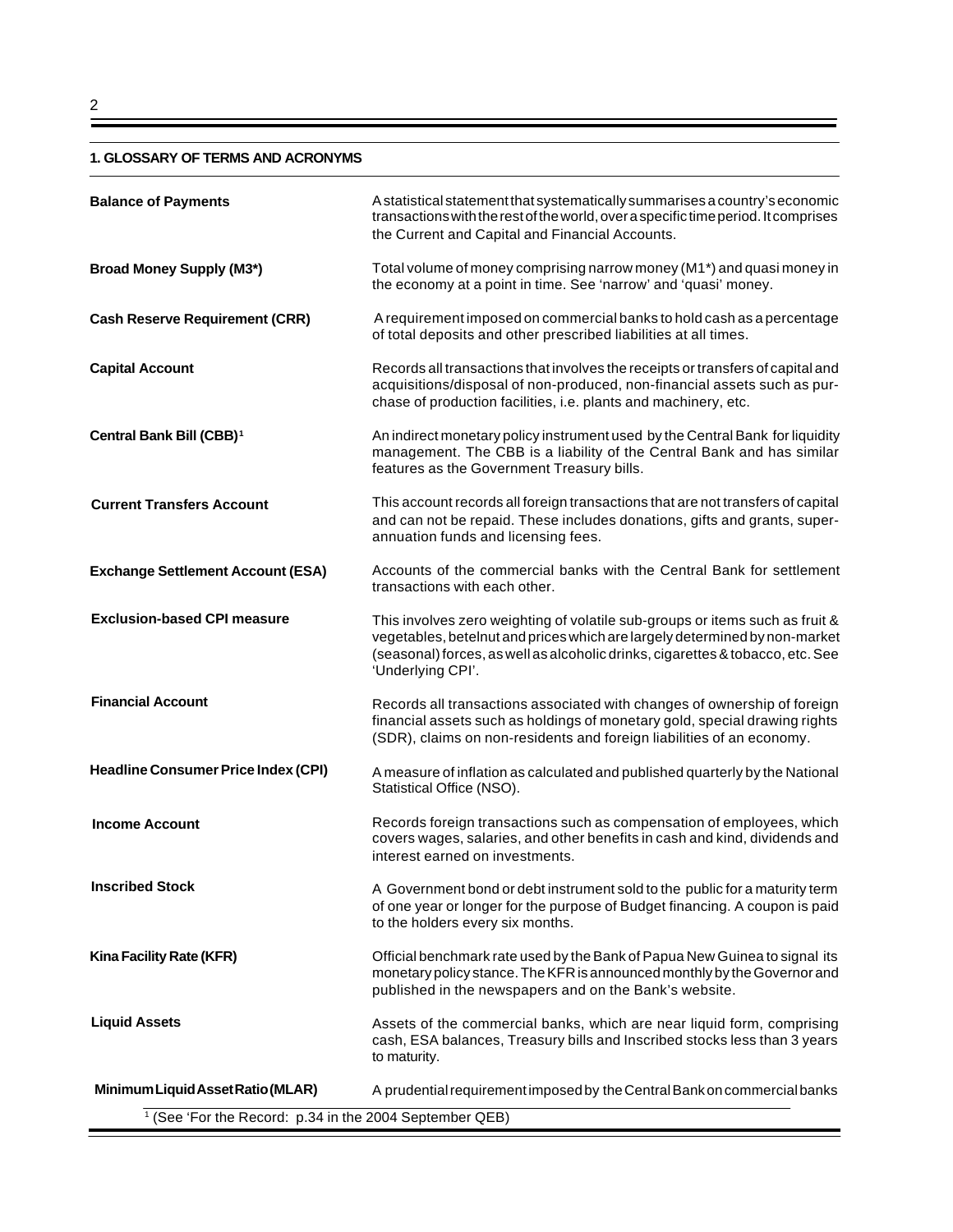|                                               | to hold liquid assets as a percentage of total deposits and other prescribed<br>liabilities at all times.                                                                                                                                                                                                                               |
|-----------------------------------------------|-----------------------------------------------------------------------------------------------------------------------------------------------------------------------------------------------------------------------------------------------------------------------------------------------------------------------------------------|
| <b>Monetary Base</b>                          | Comprised of currency held by the public and liquidity assets of the commer-<br>cial banks, including deposits held with the Central Bank under the Repur-<br>chase Agreement Facility (RAF) or Repos.                                                                                                                                  |
| <b>Narrow Money</b>                           | A component of total money supply that is considered liquid or can be<br>converted easily to cash on demand, and comprises of currency in circulation<br>(held outside the banking system) and demand deposits.                                                                                                                         |
| <b>Open Market Operations (OMO)</b>           | Operations of liquidity management conducted by the Central Bank with<br>commercial banks and other financial intermediaries involving Government<br>securities, Repos and foreign exchange trading to influence short-term<br>interest rates.                                                                                          |
| Over the year CPI                             | Percentage change in the CPI of a quarter compared to the corresponding<br>quarter of the previous year (Also called 'annual' CPI).                                                                                                                                                                                                     |
| <b>Portfolio Investment</b>                   | Investments, mainly in equity and debt securities such as bonds and notes,<br>money market debt instruments and financial derivatives, as well as long-<br>term debt, equity and securities.                                                                                                                                            |
| <b>Quasi Money</b>                            | A component of total money supply that is not easily convertible to cash on<br>demand and comprises of savings and term deposits.                                                                                                                                                                                                       |
| <b>Repurchase Agreement Facility</b><br>(RAF) | An agreement between the commercial banks and the Central Bank to sell<br>and repurchase a Government security (e.g. Government Treasury bills) for<br>overnight to 14 days. Transactions can be collateralised or unsecured (Also<br>called Repos).                                                                                    |
| <b>Reserve Money</b>                          | A measure of money, which includes currency holdings of commercial banks<br>and their deposits at the Central Bank and money in circulation.                                                                                                                                                                                            |
| <b>Tap Facility</b>                           | A facility conducted by the Central Bank for sale of Treasury bills and Inscribed<br>stocks to the public.                                                                                                                                                                                                                              |
| <b>Temporary Advance Facility</b>             | A statutory mechanism stipulated under Section 54 of the Central Banking Act<br>2000, that provides the National Government with access to short-term<br>financing to meet mismatches in revenue.                                                                                                                                       |
| <b>Trade Account</b>                          | Records all economic transactions associated with merchandise exports<br>and imports of physical goods. A surplus means that exports have exceeded<br>imports, while the reverse will result in a deficit.                                                                                                                              |
| <b>Treasury bill</b>                          | Government security or debt instrument sold at a discount value, but re-<br>deemed at face value on maturity for purposes of Budget financing. In PNG,<br>Treasury bills are issued for 28, 61, 91, 182 and 364 day maturities.                                                                                                         |
| <b>Trimmed-mean CPI measure</b>               | A fixed proportion of prices at each end of the distribution of price changes are<br>zero weighted and the mean of the remaining price changes recomputed. See<br>also 'Underlying CPI'.                                                                                                                                                |
| <b>Underlying CPI</b>                         | A measure of inflation that excludes short-term volatile movements in prices,<br>such as seasonal factors (prices of fruit, vegetables and betelnut), Govern-<br>ment policy decisions (tax system reforms, etc.) and price controlled items.<br>The exclusion-based and trimmed-mean CPI measures are both underlying<br>CPI measures. |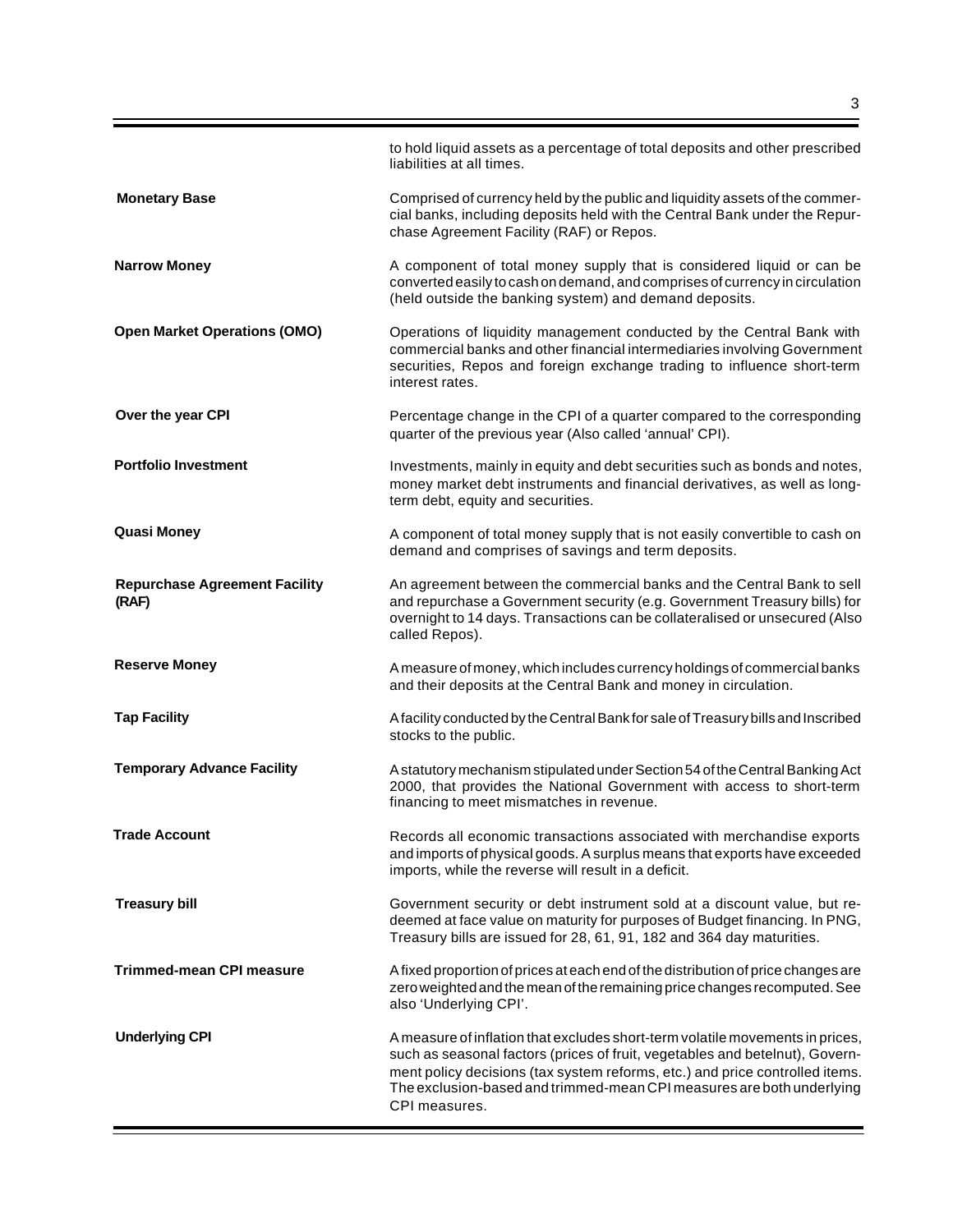## **2. GENERAL OVERVIEW**

Indicators available to the Bank of Papua New Guinea suggest that with on-going macroeconomic stability, economic activity continued to pick up during the first nine months of 2005. Mineral and agriculture exports, particularly coffee grew strongly on the back of increases in world prices. Stability in the economy, as a result of sound fiscal management and a stable exchange rate led to a low inflation outcome for the nine months to September 2005. With favourable economic conditions and low domestic interest rates, lending to the private sector increased as did the level of formal private sector employment.

According to the Bank's Employment Index, the level of employment in the formal private sector, excluding the mineral sector, increased by 4.2 percent in the June quarter of 2005, mainly driven by a substantial increase in agricultural sector employment. By industry, there was higher level of employment in the wholesale, manufacturing, building/construction, and agriculture/forestry/fisheries sectors, while the other sectors recorded declines. By region, all employment levels increased. In the September quarter of 2005, the level of employment increased by 0.8 percent. By industry, there was higher level of employment in the building/construction, manufacturing, wholesale and finance/business sectors, while the other sectors declined. By region, only the Highlands, Morobe and National Capital District (NCD) recorded increases. Over the year to September 2005, the overall employment level increased by 2.5 percent, compared to 2.2 percent over the year to June 2005.

The headline inflation rate, as measured by the Consumer Price Index (CPI), was 0.4 percent in the September quarter of 2005, compared to 1.1 percent in the June quarter of 2005. The increase was attributed to higher price indices in the 'Food', 'Drinks, tobacco and betelnut' and 'Miscellaneous' expenditure groups. By region, all urban areas, except Port Moresby, recorded higher prices. The annual headline inflation rate was 1.6 percent in the September quarter of 2005, compared to 0.9 percent in the June quarter of 2005.

The exclusion-based inflation measure was negative 0.1 percent in the September quarter of 2005, compared to 1.6 percent in the June quarter of 2005. Trimmed mean inflation was 0.7 percent in the September quarter of 2005, the same as in the June quarter of 2005. The annual exclusion-based and trimmed mean measures were negative 0.1 percent and 3.2 percent respectively, in September 2005.

The kina exchange rate appreciated on average against the major currencies in the September quarter of 2005. The quarterly exchange rate appreciated on average by 0.65 percent against the US dollar and 1.77 percent against the Australian dollar. The Trade Weighted Index (TWI) which measures the value of the kina against a basket of currencies of Papua New Guinea's major trading partners increased by 2.3 percent in the September quarter of 2005 (see "For the Record").

The increase in international prices for mineral and agricultural exports more than offset the appreciation of the kina against the US dollar. This resulted in a 14.2 percent increase in the weighted average kina price of exports in the September quarter of 2005, compared to the corresponding quarter of 2004. There was a 14.6 percent increase in the weighted average price of mineral exports, with higher kina prices of crude oil and copper. For the agricultural, logs and marine product exports, the weighted average kina price increased by 12.6 percent. This was accounted for by higher kina prices of coffee, tea and logs.

The overall deficit in the balance of payments for the nine months to September 2005 was K8 million, compared to a surplus of K130 million in the corresponding period of 2004. This outcome was the result of a significant deterioration in the capital and financial accounts, which more than offset an improvement in the current account.

The current account recorded a huge surplus of K1,139 million in the nine months to September 2005, compared to a deficit of K145 million in the corresponding period of 2004. This outcome was a result of higher surplus in the trade account combined with a lower deficit in the services account.

The capital and financial accounts recorded a deficit of K1,199 million in the nine months to September 2005, compared to a surplus of K281 million in the corresponding period of 2004. The deterioration reflected a build up in foreign currency account balances of mineral companies, an increase in net foreign asset holdings of the banking system and an increase in trade credits owed to PNG resident companies.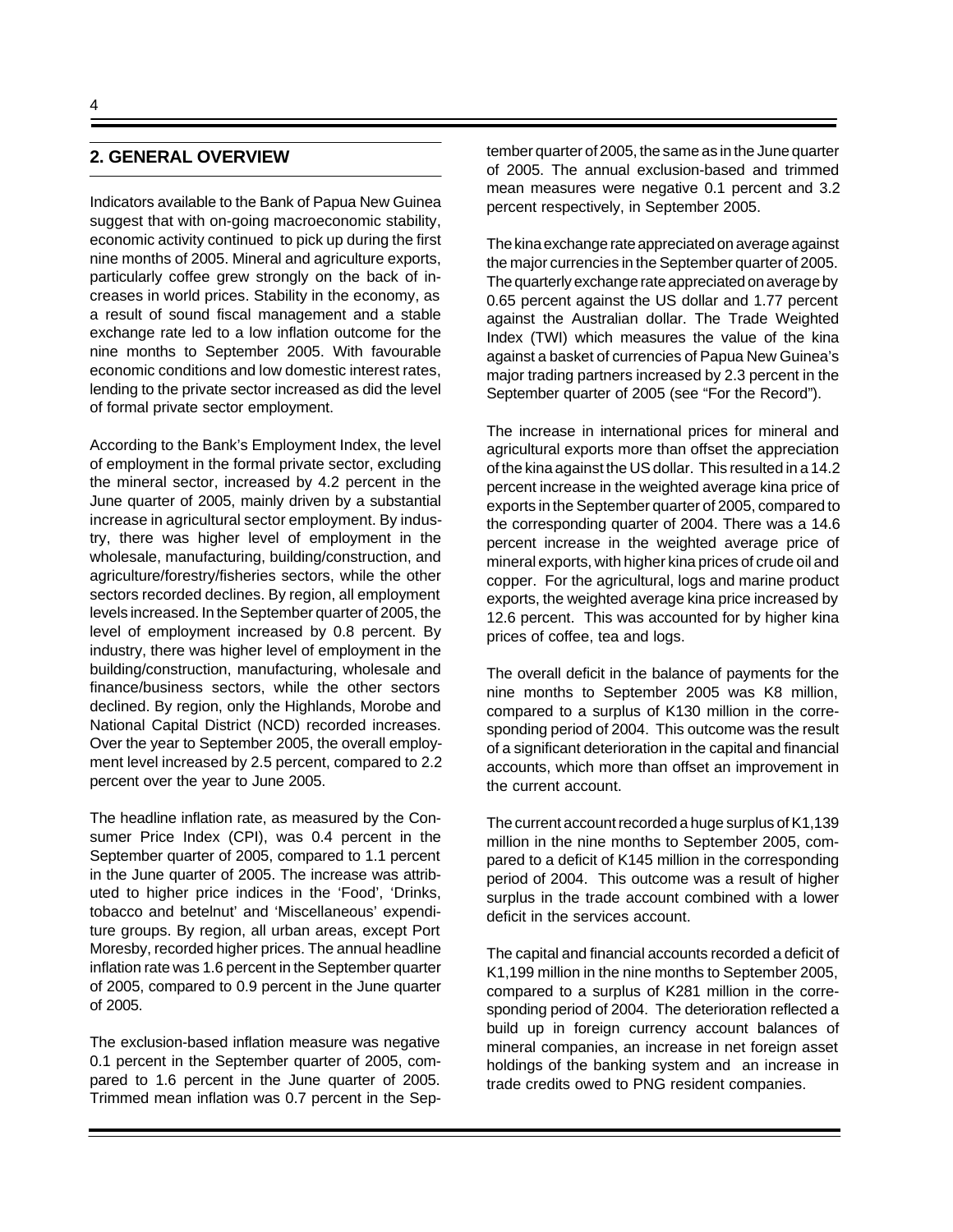The level of gross foreign exchange reserves at the end of September 2005 was K2,053.3 (US\$671.8) million, sufficient for 5.3 months of total and 7.3 months of nonmineral import covers.

The Bank of Papua New Guinea eased its monetary policy stance during the third quarter of 2005 by reducing the Kina Facility Rate (KFR) by 100 basis points to 6.0 percent in September 2005, from 7.0 percent in June.

The Bank continued to utilise its Open Market Operation (OMO) instruments in the conduct of monetary policy. The Central Bank Bills (CBBs) and the Repurchase Agreement Facility (RAF) were used actively to manage the high level of liquidity in the banking system. Trade in the interbank market was low reflecting the high liquidity conditions.

The average level of broad money supply (M3\*) increased by 16.1 percent in the September quarter of 2005, compared to an increase of 3.3 percent in the June quarter of 2005. The growth was due to increases of 17.9 percent, 2.7 percent and 5.1 percent in average net foreign assets of the banking system, average net credit to the Government and average net credit to the private sector, official entities and non-monetary financial institutions, respectively. The average level of the monetary base grew by 14.7 percent over the September quarter of 2005, compared to an increase of 1.7 percent in the June quarter. The increase was mainly associated with the high level of commercial bank deposits at the Central Bank.

Total domestic credit extended by the banking system mainly through the commercial banks to the private sector, official entities and the non-monetary financial institutions increased by K59.2 million to K1,753.9 million, compared to a decline of K1.8 million during the corresponding quarter of 2004. The annualised rate of growth in domestic credit, excluding the Central Government and advances under the price support schemes, was 81.6 percent over the nine months to September 2005.

Preliminary estimates of the fiscal operations of the National Government for the nine months to September 2005 showed an overall surplus of K484.9 million, compared to a surplus of K476.0 million in the corresponding period of 2004 and represents 3.3 percent of nominal Gross Domestic Product (GDP). The higher surplus was due to increased revenue, which more than offset an increase in expenditure.

Total revenue, including grants, during the nine months to September of 2005 was K3,163.8 million, 9.8 percent higher than the receipts collected in the corresponding period of 2004. This represents 68.2 percent of the budgeted revenue for 2005. The increase was attributed to higher collections in most categories of tax revenue combined with higher foreign grants, which more than offset a decline in non-tax revenue. Total expenditure over the nine months to September 2005 was K2,678.9 million, 11.4 percent higher than in the corresponding period in 2004, and represents 56.1 percent of the budgeted expenditure for 2005. The increase was due to both higher recurrent and development expenditures.

The budget surplus of K484.9 million was used to make net overseas and domestic loan repayments of K241.8 million and K243.1 million, respectively.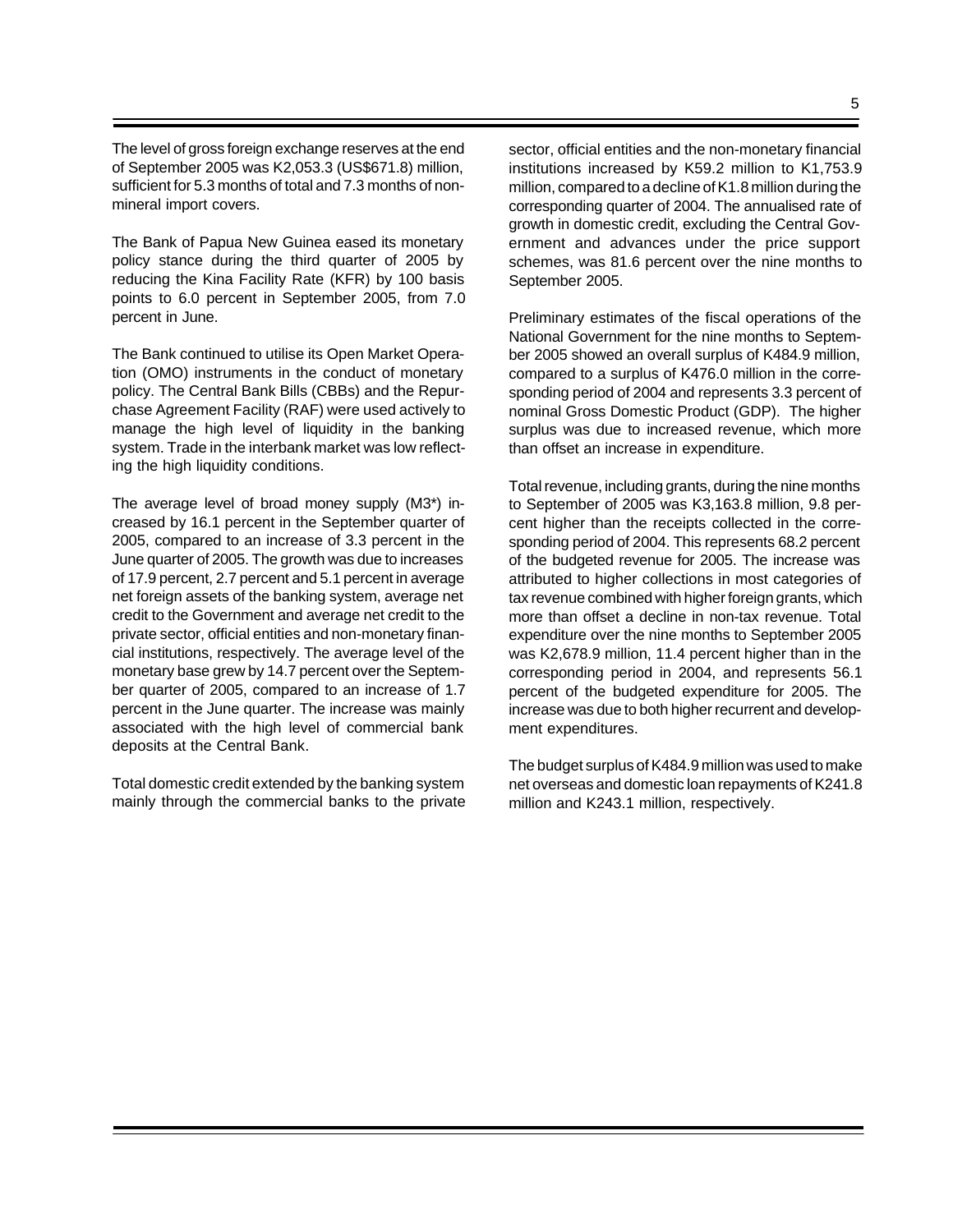## **3.0 INTERNATIONAL DEVELOPMENTS**

World economic growth, as measured by real Gross Domestic Product (GDP), is projected to increase in 2005. The latest International Monetary Fund (IMF) forecast made in September 2005 was for a growth of 4.3 percent in 2005, the same as that made in April. For the industrialised countries, lower growth projections for the United States (US), Euro Area and other industrialised countries were offset by an upward revision to Japan's growth rate. For the developing and emerging market economies, downward revisions to the forecast for Africa, eastern Europe and former Soviet republics were offset by upward revisions to countries in Asia and the Middle East. The IMF noted that the high oil prices, possible rising inflation expectations and growing protectionist pressures were risks to short-term global economic outlook.

In July, leaders of the Group of 8 (G8) major industrialised countries met in Gleneagles, Scotland for their annual summit, focusing on Africa and climate change. They announced a debt relief plan for 'highly indebted poor countries' which borrowed from the World Bank's International Development Agency (IDA), the IMF and the African Development Fund (AfDF).

In September, finance ministers and central bank governors from around the world met in Washington, D.C., USA for the annual World Bank/IMF meetings. They expressed concerns on global economic growth given the high oil prices and financial market instability. They also reviewed the future financing of the IDA and AfDF to ensure donors do not reduce their funding to these organisations as a result of the proposed debt relief plan.

Also in September, members of the Organisation of Petroleum Exporting Countries (OPEC) met to discuss the high oil prices. The high prices reflected increased demand and shortage in refining capacity, combined with concerns over disruptions to supply following hurricane damages to oil rigs and facilities in and around the Gulf of Mexico.

In September, gold prices reached a 17-year high of US\$458.80 a troy ounce, reflecting strong investor buying and the depreciation of the US dollar against the euro, as well as inflationary concerns.

In the United States (US), real GDP grew by 3.6

percent over the year to September 2005, compared to an increase of 3.9 percent in the corresponding period in 2004. Growth remained strong despite bad weather conditions and damages caused by hurricanes Katrina and Rita and higher oil prices. The latest IMF forecast is for a growth of 3.5 percent in 2005, marginally lower than the forecast of 3.6 percent made in April.

Industrial production increased by 2.0 percent over the year to September 2005, compared to an increase of 4.6 percent over the year to September 2004. The Institute for Supply Management's Purchasing Managers' index was 59.4 in September 2005, an increase from 53.8 in June 2005. An index over 50.0 indicates expansion in the manufacturing sector. Retail sales increased by 2.6 percent over the year to September 2005, compared to an increase of 6.3 percent over the year to September 2004. The unemployment rate was 5.1 percent in September 2005, compared to 5.4 percent in September 2004.

Consumer prices rose by 4.7 percent over the year to September 2005, relative to an increase of 2.3 percent over the year to September 2004, reflecting the high oil prices, and the adverse effects of hurricanes Katrina and Rita. Broad money supply increased by 6.6 percent over the year to September 2005, compared to an increase of 4.8 percent over the year to September 2004. With concerns over inflationary pressures, the Federal Open Market Committee (FOMC) tightened monetary policy by increasing the federal funds rate from 3.00 percent to 3.75 percent in the September quarter of 2005.

The trade deficit deteriorated further to US\$753.2 billion over the year to September 2005, compared to a deficit of US\$621.1 billion over the corresponding period in 2004.

In Japan, real GDP grew by 0.3 percent over the year to September 2005, compared to an increase of 3.9 percent over the year to September 2004. The latest IMF forecast is for a growth of 2.0 percent in 2005, higher than the 0.8 percent forecasted in April.

Industrial production increased by 1.0 percent over the year to September 2005, compared to an increase of 3.8 percent over the year to September 2004. Retail sales increased by 1.2 percent over the year to September 2005, compared to a decline of 1.8 percent over the year to September 2004. The unemployment rate improved marginally to 4.2 percent in September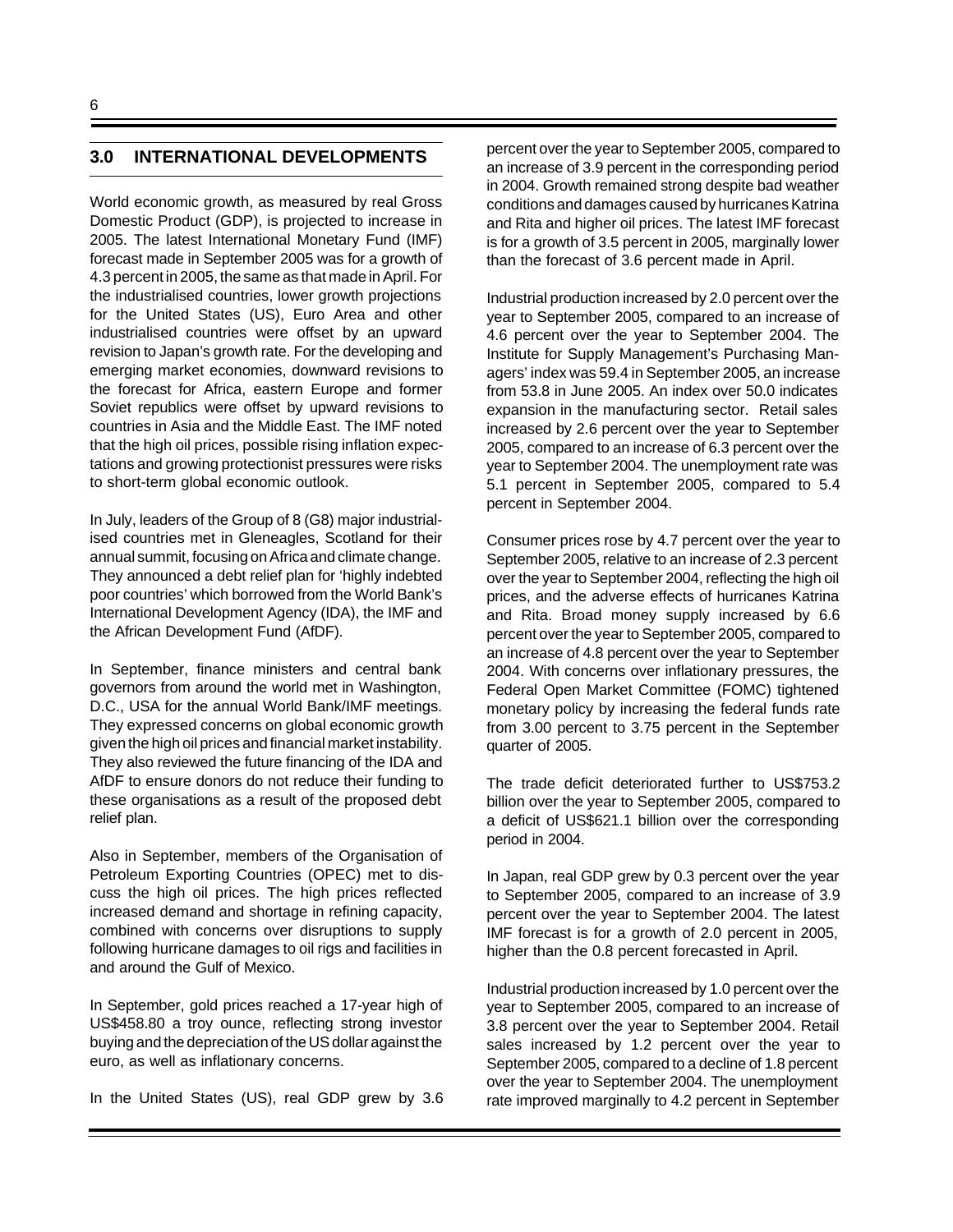2005, compared to 4.6 percent in September 2004.

Consumer prices decreased by 0.3 percent over the year to September 2005, compared to a decline of 0.2 percent over the corresponding period of 2004. Broad money supply increased by 2.1 percent over the year to September 2005, compared to an increase of 1.7 percent in the corresponding period of 2004. The Bank of Japan maintained its zero percent interest rate policy, injecting liquidity to combat deflation.

The current account surplus was US\$111.1 billion over the year to September 2005, compared to a surplus of US\$169.0 billion over the year to September 2004.

In Germany, real GDP grew by 1.4 percent over the year to September 2005, compared to an increase of 1.3 percent over the year to September 2004. The latest IMF estimate is for a growth of 0.8 percent in 2005, the same as that made in April.

Industrial production increased by 2.3 percent over the year to September 2005, compared to an increase of 2.5 percent over the year to September 2004. Retail sales declined by 0.7 percent over the year to September 2005, compared to a decline of 1.4 percent over the year to September 2004. The unemployment rate was 11.7 percent in September 2005, compared to 10.7 percent in September 2004.

Consumer prices increased by 2.5 percent over the year to September 2005, compared to an increase of 1.1 percent over the year to September 2004.

The current account surplus was US\$113.6 billion over the year to September 2005, compared to a surplus of US\$90.2 billion over the year to September 2004.

In the United Kingdom (UK), real GDP increased by 1.7 percent over the year to September 2005, compared to an increase of 3.0 percent in the corresponding period of 2004. The latest IMF forecast is for a growth of 1.9 percent in 2005, lower than 2.6 percent made in April.

Industrial production declined by 1.1 percent over the year to September 2005, compared to a decline of 0.9 percent over the year to September 2004. Retail sales increased by 0.7 percent over the year to September 2005, compared to an increase of 6.9 percent over the year to September 2004. The unemployment rate in September 2005 was 4.7 percent, the same as in September 2004.

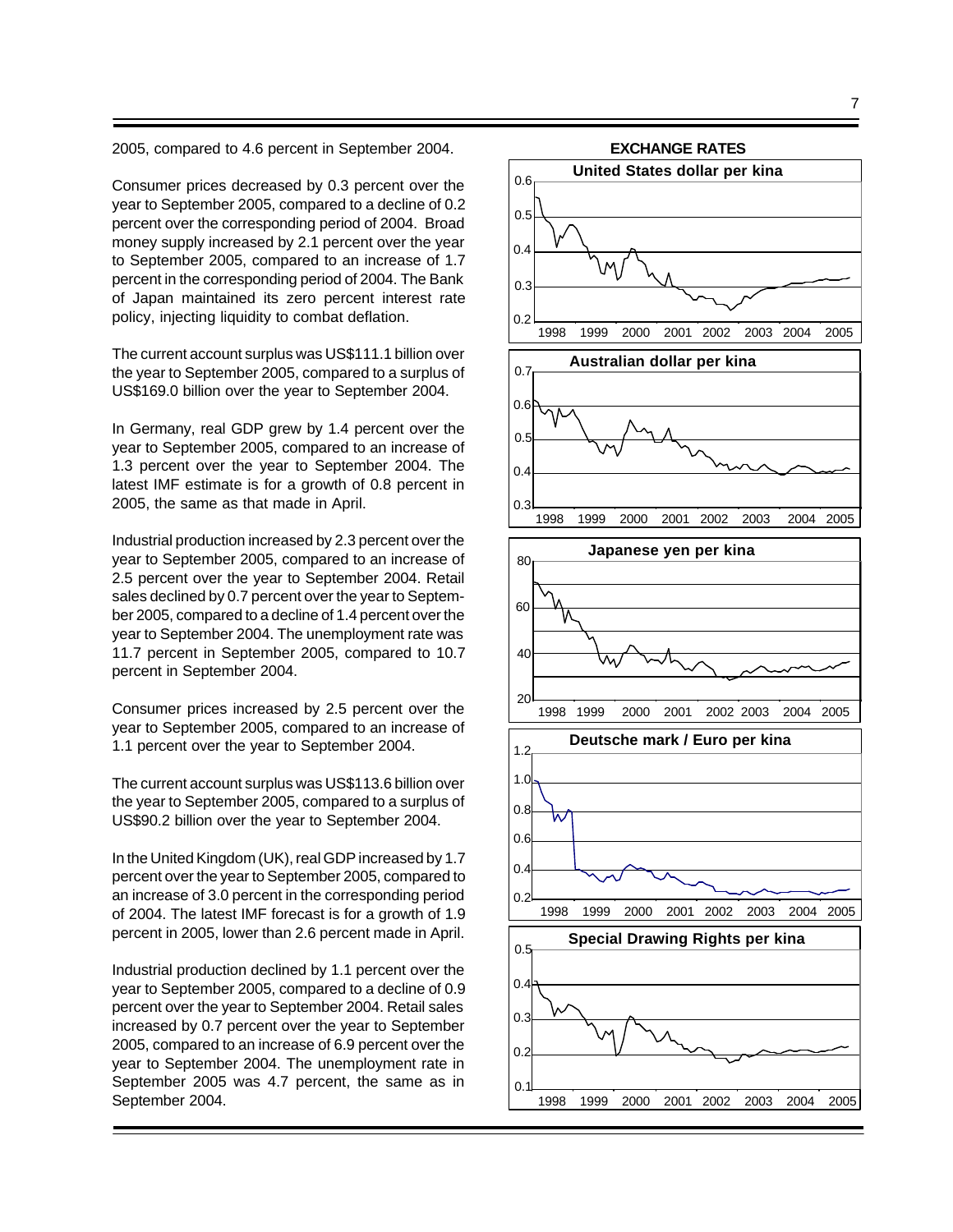Consumer prices rose by 2.5 percent over the year to September 2005, compared to an increase of 1.4 percent over the year to September 2004. Broad money supply increased by 11.4 percent over the year to September 2005, compared to an increase of 9.3 percent over the year to September 2004. With the subdued level of economic activity and slowing consumer and business spending, the Bank of England eased monetary policy by reducing its benchmark repo rate from 4.75 percent to 4.50 percent in August, the first adjustment in a year. The Bank of England's inflation target is 2.0 percent.

The trade deficit was US\$16.1 billion over the year to September 2005, compared to a deficit of US\$101.1 billion over the year to September 2004.

In Australia, real GDP grew by 3.0 percent over the year to September 2005, compared to a growth of 2.3 percent over the year to September 2004. The economy grew by 0.2 percent in the September quarter, the slowest rate since the September quarter of 2004. The latest IMF forecast made in September is for a GDP growth of 2.2 percent in 2005.

Industrial production increased by 0.7 percent over the year to June 2005, compared to an increase of 4.6 percent over the year to June 2004. Retail sales increased by 1.2 percent over the year to September 2005, compared to an increase of 5.7 percent over the year to September 2004. The unemployment rate was 5.1 percent in September 2005, compared to 5.5 percent in September 2004.

Consumer prices increased by 3.0 percent over the year to September 2005, compared to an increase of 2.6 percent in the corresponding period in 2004. The increase reflected higher prices for food, alcohol and tobacco, health, transportation and education. The Reserve Bank of Australia (RBA) left its official cash rate unchanged at 5.50 percent over the September quarter of 2005. The RBA's inflation target range is between 2 and 3 percent. Broad money supply increased by 9.8 percent over the year to September 2005, compared to an increase of 9.7 percent over the year to September 2004.

The trade deficit was US\$16.1 billion over the year to September 2005, compared to a deficit of US\$17.0 billion over the year to September 2004.

During the September quarter of 2005, the US dollar

appreciated against most of the major currencies, reflecting higher interest rates in the US. The depreciation of the Australian dollar reflected the strong US dollar and low commodity prices.

During the September quarter of 2005, the kina continued to appreciate against the major currencies. The average kina exchange rate against the US dollar during the September quarter was 32.31 US cents, an appreciation of 0.65 percent on the June quarter of 2005. The average kina exchange rate against the Australian dollar was 42.52 Australian cents, an appreciation of 1.77 percent on the June quarter. The average kina exchange rate also appreciated by 3.98 percent, 4.63 percent and 3.86 percent against the yen, sterling and euro, respectively. The improvement was due to favourable foreign exchange inflows as a result of higher international prices for some of the major export commodities.

## **4. EMPLOYMENT**

#### **JUNE QUARTER EMPLOYMENT**

According to the Bank's Employment Index, the level of employment in the formal private sector, excluding the mineral sector, increased by 4.2 percent in the June quarter of 2005. By industry, the increase was in the wholesale, manufacturing, building/construction and agriculture/forestry/fisheries sectors, while the other sectors recorded declines. By region, all surveyed regions recorded increases. Over the year to June 2005, the overall employment index increased by 2.2 percent compared to a fall of 0.5 percent in the year to March 2005.

In the manufacturing sector, employment increased by 7.7 percent in the June quarter of 2005. The increase was mainly due to higher employment in Morobe and the Highlands region. The increase in Morobe was attributed to higher demand for casual workers reflecting an additional shift to meet customer demand. The increase also reflects the hiring of temporary workers by a company to unload imported raw materials. In the Highlands region, the increase was seasonal, reflecting the coffee season. Over the year to June 2005 employment in the manufacturing sector increased by 8.3 percent compared to an increase of 10.2 percent in the year to March 2005.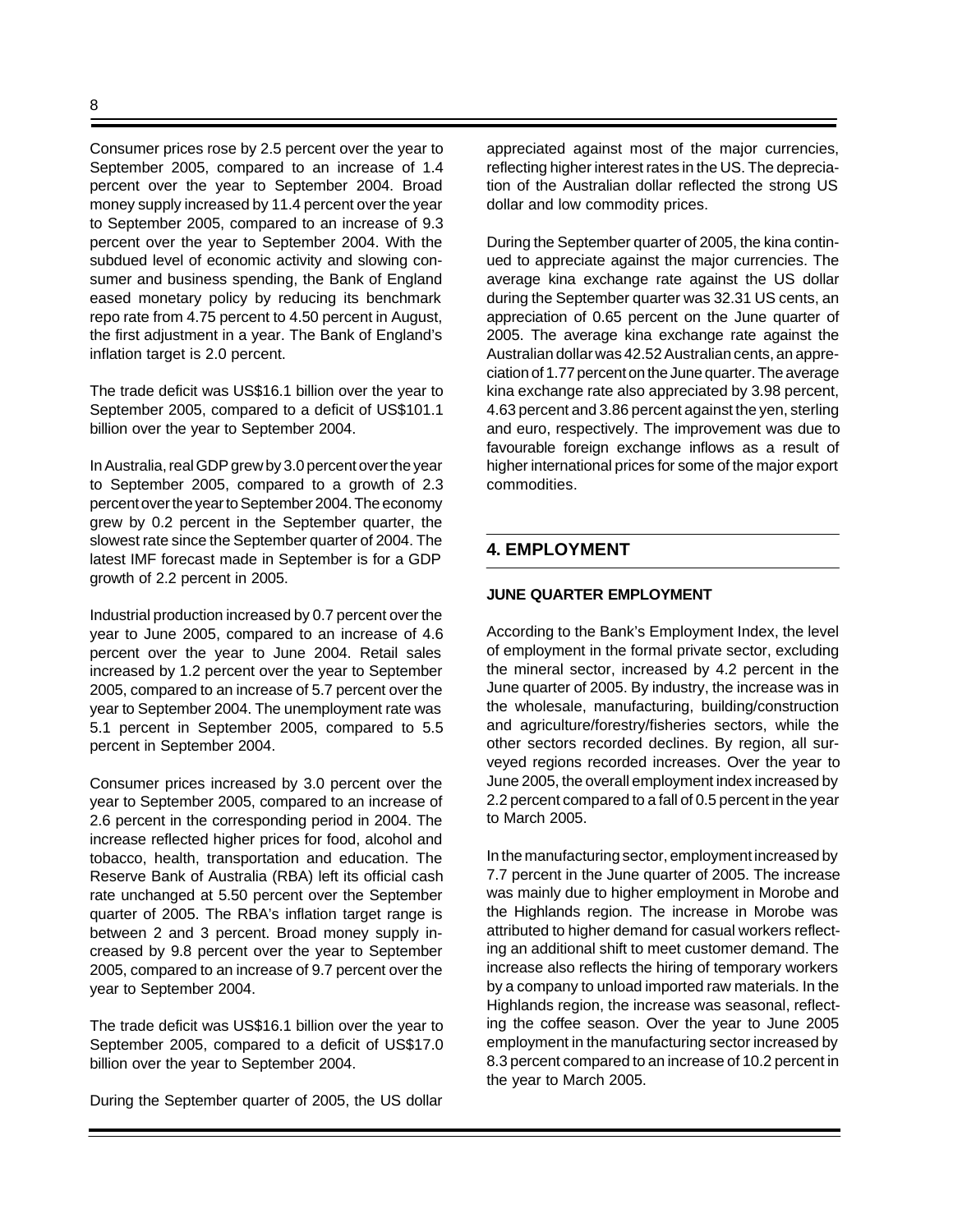

In the wholesale/retail sector, employment levels increased by 0.8 percent in the June quarter of 2005, compared to the previous quarter. The small increase was due to increases in the NCD and Highlands regions. The increase in NCD was due to the hiring of casual staff for a stock-take and a moderate increase in demand. In the Highlands region, the increase was due to a strong coffee season, and expansion and acquisition of businesses by some wholesalers/retailers. All other regions recorded marginal decreases in their employment levels. Over the year to June 2005 employment in the wholesale/retail sector increased by 1.8 percent, compared to 0.7 percent in the year to March 2005.

In the building/construction sector, employment increased by 2.0 percent in the June quarter of 2005, compared to the previous quarter. The increase was in the NCD, Lae and Highlands regions. The increase in NCD was associated with new projects, while the increase in the Highlands region was due to the redevelopment of the Mt. Hagen market. The increase in Lae was due to construction work carried out at the Markham bridge and building projects at Unitech. Over the year to June 2005 employment in the building/ construction sector decreased by 19.0 percent, compared to a fall of 25.6 percent in the year to March 2005.

In the agriculture/forestry/fisheries sector, employment increased by 9.3 percent in the June quarter of 2005, compared to the previous quarter. The increase was in the Highlands, Islands, NCD and Southern regions. The increases in the Highlands and Islands regions were due to the coffee season and the harvesting of palm oil and cocoa, respectively. The increase in the Momase region was due to causal labourers involved in sugar cane and palm oil harvesting. In the Southern region the increase was due to palm oil harvesting and activities associated with logging operations. Over the year to June 2005, employment in the agriculture/forestry/fisheries sector increased by 3.2 percent, compared to a decline of 6.2 percent over the year to March 2005.

In the mining /quarrying/petroleum sector employment increased by 6.0 percent in the June quarter of 2005, compared to the previous quarter. The increase was mainly in the Highlands region and was due to a contract awarded to a drilling company and the final preparations for the Kainantu mine project. The Southern and Momase regions showed small increases. Over the year to June 2005, employment in the mining/ quarrying/petroleum sector increased by 8.2 percent, compared to 0.6 percent in the year to March 2005.

In the transportation sector, employment decreased by 2.0 percent in the June quarter of 2005, compared to the previous quarter. The decrease was in the Southern, Highlands, Islands and Momase regions. In the Southern region the decrease was due to staff resignations. The decrease in the Islands region was mainly in the shipping industry, with the vessel of a large shipping company in the dry dock for maintenance. Over the year to June 2005, employment in the transportation sector increased by 1.2 percent, compared to 1.9 percent over the year to March 2005.

In the financial/business and other services sector, employment declined by 1.6 percent in the June quarter of 2005, compared to the previous quarter. The decrease was in the NCD and Morobe regions, which more than offset increases in the other regions. In NCD, the decrease was attributed to resignations and a hotel out-sourcing its security operations to a security company. Over the year to June 2005, employment declined by 1.5 percent, compared to an increase of 4.8 percent over the year to March 2005.

By region, all centres recorded increases. In the Momase region, employment levels increased by 7.1 percent in the June quarter of 2005. The increase in Momase was driven by the wholesale/retail, manufacturing and agriculture/forestry/fisheries sectors. The

<sup>1</sup> The dotted vertical line indicates a break in series from 2002. See "For the Record" in March 2003 QEB on page 31 and September 2005 QEB on page 29.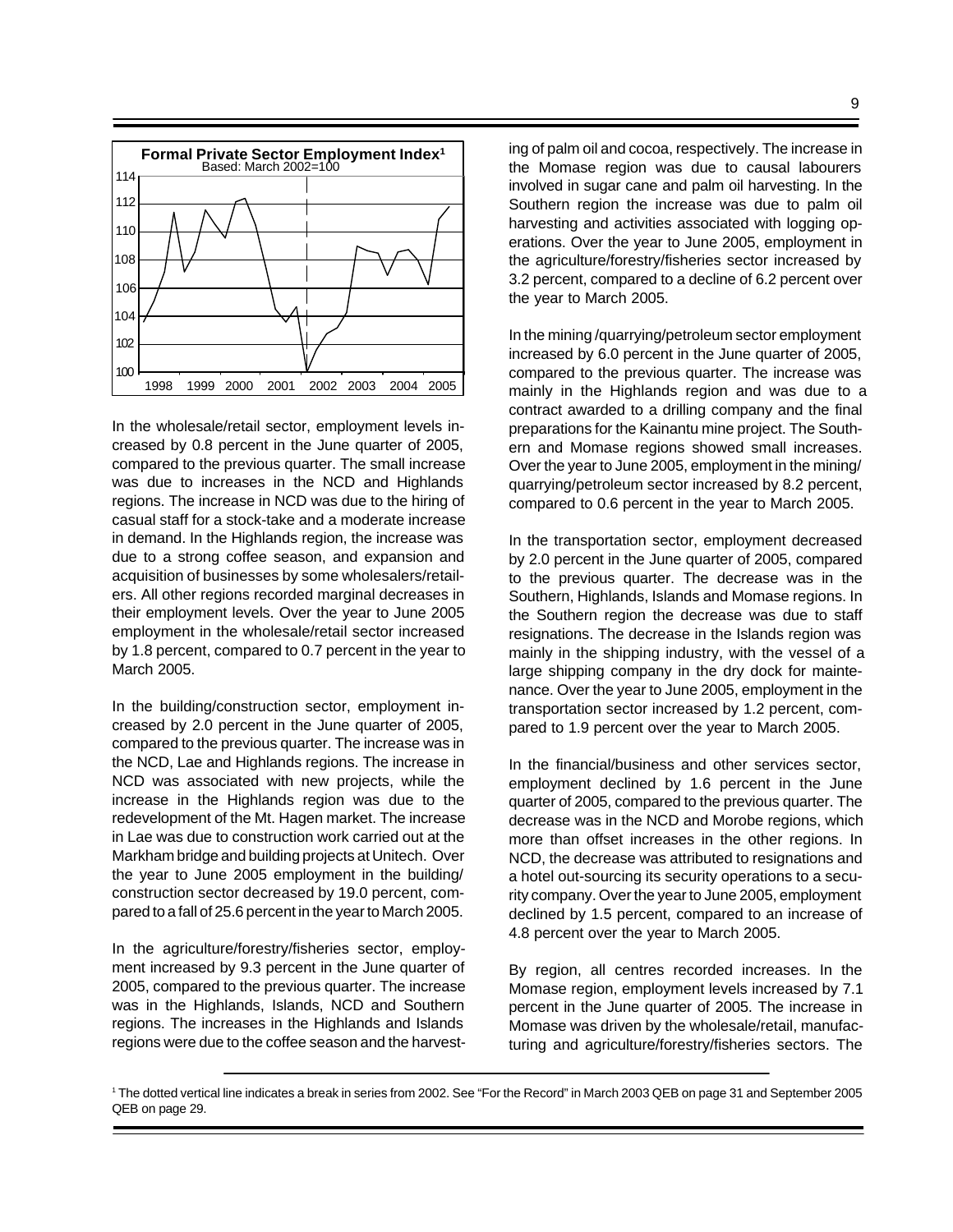increase in the wholesale/retail sector was due to a major wholesale company taking over a smaller wholesale business, while the increase in the manufacturing sector was due to the hiring of casual employees to maintain production targets by a major exporting company. The increase in the agriculture/forestry/ fisheries sector was seasonal reflecting the harvesting of sugar canes and palm oil. Over the year to June 2005 employment increased by 13.8 percent, compared to an increase of 15.9 percent in the year to March 2005.

In the Islands region, employment increased by 5.5 percent in the June quarter of 2005. The increase was driven by the agriculture/forestry/fisheries, wholesale/ retail and financial/business and other services sectors. The increase in agriculture/forestry/fisheries was seasonal due to the harvesting season for cocoa and palm oil, while the increase in the financial/business and other services sector was due to a catering company expanding its operations and an auto repair shop obtaining a new contract for servicing vehicles. Over the year to June 2005 employment in the Islands region increased by 4.6 percent, compared to an increase of 0.1 percent in the year to March 2005.

In the Highlands region, employment levels increased by 6.7 percent in the June quarter of 2005. The growth was in the agriculture/forestry/fisheries, mining/quarrying/petroleum and wholesale/retail sectors. The increase in the agriculture/forestry/fisheries sector was due to the coffee season, while the increase in the mining/quarrying/petroleum sector was due to the final preparation stages of the Kainantu mine project. The increase in the wholesale/retail sector was due to few expansions, take-overs from small wholesale/ retail operators and extra casual employees to meet increased demand due to the coffee season. All the other sectors recorded marginal decreases in employment levels. Over the year to June 2005 employment in the Highlands region increased by 1.0 percent, compared to a fall of 4.2 percent in the year to March 2005.

In the Southern region, employment levels increased by 7.2 percent in the June quarter of 2005. The increase was in the building/construction and agriculture/forestry/fisheries sectors, which more than offset decreases in other the sectors. The increase in the building/construction sector was due to a new contract awarded to a construction company, while the increase in agriculture/forestry/fisheries sector was attributed to the expansion of operations and building of a new logging camp by a logging company. Over the year to June 2005 employment in the Southern region declined by 0.7 percent, compared to a decrease of 12.4 percent in the year to March 2005.

In NCD, employment increased by 0.8 percent in the June quarter of 2005. The increase was in the building/ construction, wholesale/retail and manufacturing sectors. The increase in the building/construction sector was due to new contracts for road maintenance work by construction companies. In the wholesale/retail sector, the increase was due to the hiring of casual staff for a stock-take and of new trainees. The increase in the manufacturing sector was due to a pick-up in demand for manufactured items and the PNG Power taking on new trainees to work on a special project. Over the year to June 2005 employment in the NCD decreased by 0.9 percent, compared to a decrease of 0.6 percent in the year to March 2005.

In Morobe, employment increased by 0.8 percent in the June quarter of 2005. The increase was in the manufacturing and financial/business and other services sectors. In the manufacturing sector the increase was associated with increased demand for casual employees to unload imported raw materials. Over the year to June 2005 employment in Morobe decreased by 1.8 percent, compared to an increase of 2.9 percent in the year to March 2005.

#### **SEPTEMBER QUARTER EMPLOYMENT**

In the September quarter of 2005, the level of employment in the formal private sector, excluding the mineral sector, increased by 0.8 percent. By industry the level of employment increased in the building/construction, wholesale/retail, manufacturing, mining/quarrying/petroleum, and financial/business and other services sectors. By region the Highlands, Morobe and NCD regions recorded increases, while the Islands, Southern and Momase regions declined. Over the year to September 2005 the level of employment increased by 2.5 percent, compared to an increase of 2.2 percent over the year to June 2005.

In the building and construction sector, employment increased by 14.1 percent in the September quarter of 2005, compared to the previous quarter. The increase was across all regions. In the Islands region the increase was due to road sealing and groundwork in Buka. In NCD it was mainly attributed to road maintenance and other related work, while in the Momase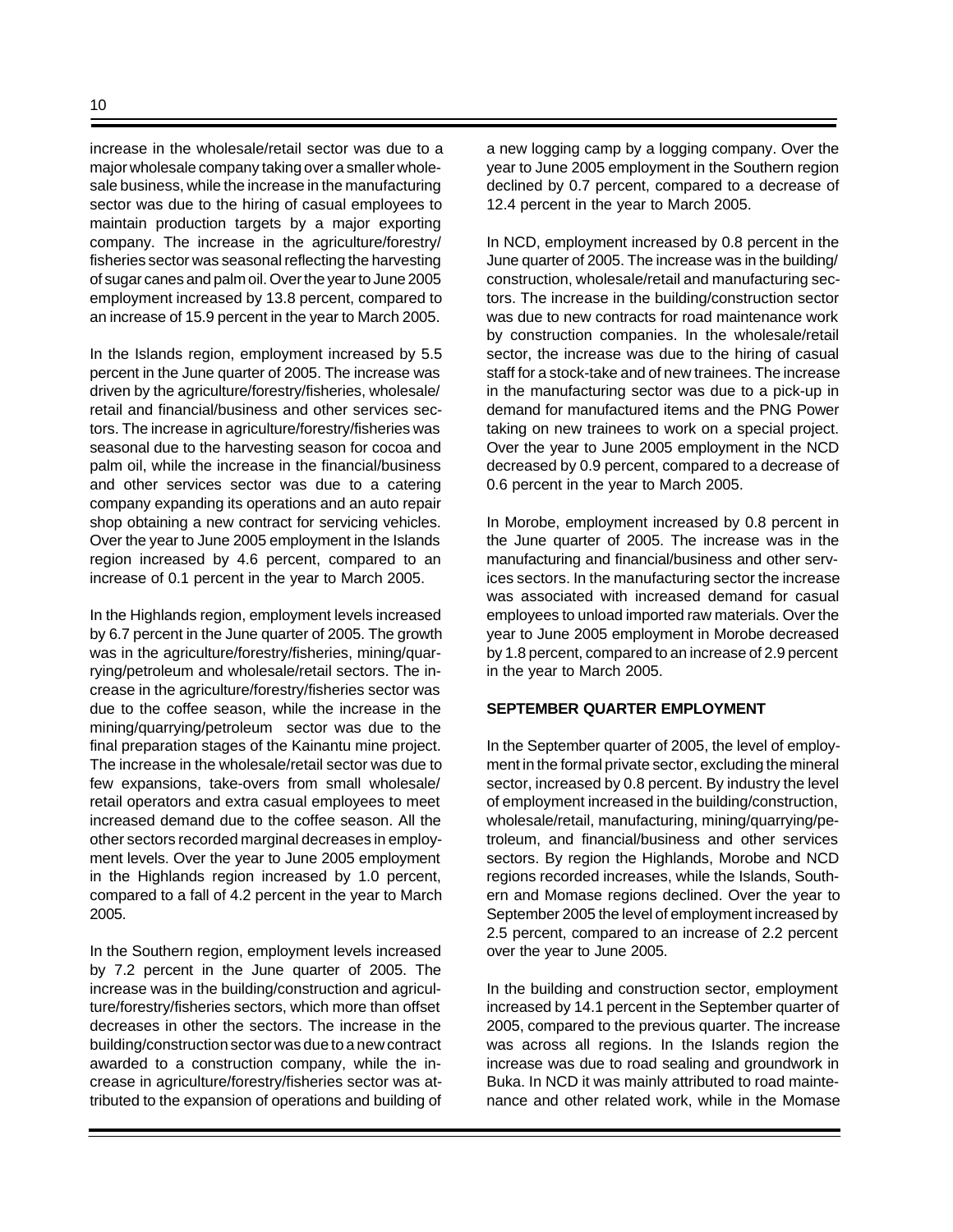region the increase was due to road maintenance work. In the Southern region the increase was associated with subcontracting work for a major mining operator, while in the Highlands region the increase was due to the hiring of casual employees by a company to build oil rigs. In Morobe the increase was due to building projects. Over the year to September 2005 employment in the building/construction sector increased by 4.4 percent, compared to a decline of 19.0 percent over the year to June 2005.

In the wholesale/retail sector, employment levels increased by 0.9 percent in the September quarter of 2005, compared to the previous quarter. Several companies expanded their operations due to increased demand, while two companies, one in the Highlands region and the other in the Islands region, opened new branches. In addition, a shipping company also opened a retail operation in the Islands region. Over the year to September 2005 employment in the wholesale/retail sector increased by 1.9 percent, compared to 1.8 percent over the year to June 2005.

In the finance/business and other services sector, employment increased by 1.5 percent in the September quarter of 2005, compared to the previous quarter. The increase was due to the acquisition of a hotel in Goroka by a major hotel chain, additional staff for an educational agency, hiring of casual employees by an electrical company and recruitment by a security company. Over the year to September 2005 employment levels in the financial/business and other services sector increased by 1.2 percent, compared to a decrease of 1.5 percent over the year to June 2005.

In the manufacturing sector, employment increased by 0.3 percent in the September quarter of 2005, compared to the previous quarter. The increase was associated with higher demand for manufactured goods, expansion of operations, brand promotions and employment of temporary staff to meet back orders. Over the year to September 2005 employment in the manufacturing sector increased by 16.1 percent, compared to an increase of 8.3 percent over the year to June 2005.

In the mining/quarrying/petroleum sector, employment increased by 0.2 percent in the September quarter of 2005, compared to the previous quarter. The marginal increase was attributed to a mining company embarking on a project to stabilise its open pit mine walls. Over the year to September 2005 employment in the mining/

quarrying/petroleum sector increased by 7.8 percent, compared to an increase of 8.2 percent over the year to June 2005.

In the agriculture/forestry/fisheries sector, employment decreased by 0.9 percent in the September quarter of 2005, compared to the previous quarter. The lower employment level was due to down-sizing of operations and vessel dry docking by fishing companies, lower crop harvest of palm oil and coffee and the closure of the beche-de-mer harvesting season. Over the year to September 2005 employment in the agriculture/forestry/fisheries sector increased by 0.9 percent, compared to an increase of 3.2 percent over the year to June 2005.

In the transportation sector, employment decreased by 1.2 percent in the September quarter of 2005, compared to the previous quarter. The decrease was mainly the result of voluntary resignations, retrenchments and the laying-off of casual employees by two major airlines. Over the year to September 2005 employment in the transportation sector declined by 2.1 percent, compared to an increase of 1.2 percent over the year to June 2005.

By region the Highlands, Morobe and NCD regions recorded increases while the Southern, Islands and Momase regions declined. In the Highlands region, employment increased by 7.1 percent in the September quarter of 2005, compared to the previous quarter. This was due to increased activity in the mining/ quarrying/petroleum, building/construction and wholesale/retail sectors. In the mining/quarrying/petroleum sector the increase was due to a mining company embarking on a project to stabilise its open pit mine walls. In the building/construction sector the increase was attributed to building of oil rigs for petroleum companies, while in the wholesale/retail sector the increase was due to the opening of a new branch. Over the year to September 2005 employment in the Highlands region increased by 8.9 percent, compared to an increase of 1.0 percent over the year to June 2005.

In Morobe, employment increased by 4.3 percent in the September quarter of 2005, compared to the previous quarter. This reflected increased activity in the manufacturing, building/construction and wholesale/ retail sectors. In the manufacturing sector the increase was due to expansion of operations and higher demand. In the building/construction sector the increase was due to a new building project, while in the whole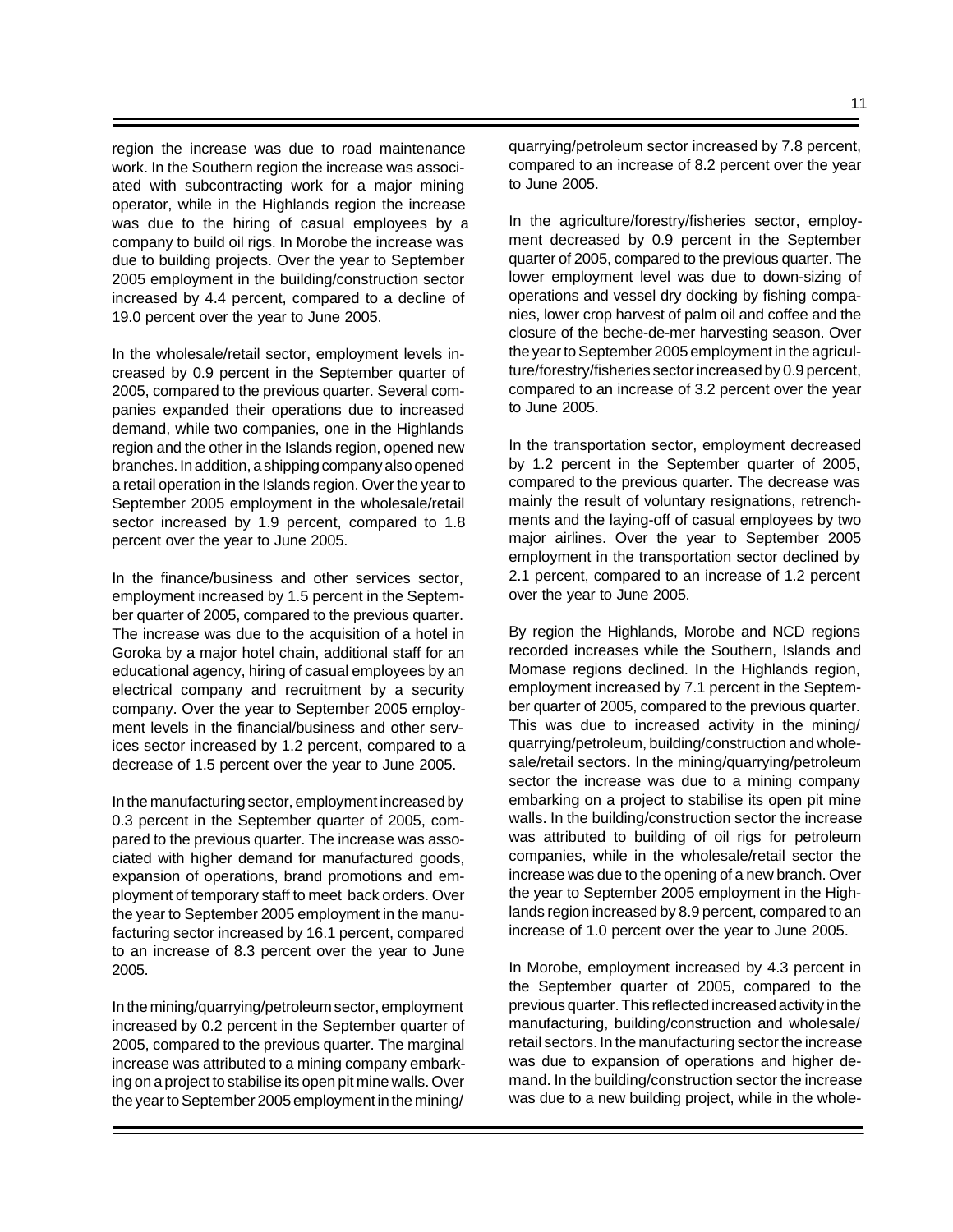sale/retail sector the increase was attributed to the expansion of operations by a retail company and increased workload for a wholesale company. Over the year to September 2005 employment in Morobe increased by 4.2 percent, compared to a decrease of 1.8 percent over the year to June 2005.

In NCD, employment levels increased by 0.1 percent in the September quarter of 2005, compared to the previous quarter. The increase was in the construction, wholesale/retail and finance/business and other services sectors. In the construction sector, the increase was associated with road maintenance and other related work, while the increase in the finance/ business and other services sector was due to hiring of extra staff by an educational agency. In the wholesale/retail sector, the increase was mainly attributed to an opening of a new retail branch and expansion of operations by a major retail company. Over the year to September 2005 employment in the NCD declined by 0.9 percent, the same as in the year to June 2005.

In the Islands region, employment decreased by 0.8 percent in the September quarter of 2005, compared to the previous quarter. The decrease was mainly in the agriculture/forestry/fisheries, wholesale/retail and financial/business and other services sectors. In the agriculture/forestry/fisheries sector, the decrease was associated with the end of the cocoa season and a court order taken against a logging company forcing it to down-size its operations temporarily. In the wholesale/retail sector the decrease reflected the closure of operations by a company due to security costs and low demand. In the financial/business and other services sector, the decrease was due to terminations and laying-off of casual staff. Over the year to September 2005 employment in the Islands region increased by 3.5 percent, compared to an increase of 4.6 percent over the year to June 2005.

In the Southern region, employment levels decreased by 1.1 percent in the September quarter of 2005, compared to the previous quarter. The decrease was in the agriculture/forestry/fisheries, mining/petroleum/ quarrying, manufacturing and, financial/business and other services sector, which more than offset increases in the other sectors. The decrease in the agriculture/forestry/fisheries sector was a result of lower harvest for palm oil and closure of the beche-demer harvest season, while in the mining/petroleum/ quarrying sector the decline was due to lower production and further down-sizing of two mining companies.

In the manufacturing sector, the decrease was attributed to terminations of employees. Over the year to September 2005 employment in the Southern region increased by 0.1 percent, compared to a decrease of 0.7 percent over the year to June 2005.

 In the Momase region, employment decreased by 2.7 percent in the September quarter of 2005, compared to the previous quarter. The decrease was in the agriculture/forestry/fisheries and wholesale/retail sectors, which more than offset increases in the other sectors. In the agriculture/forestry/fisheries sector, the decline was attributed to the laying-off of employees by a fishing company due to the dry docking of its vessel. In the wholesale/retail sector, the decline in employment was associated with the down-sizing of operations by a company. Over the year to September 2005 employment in the Momase region increased by 3.8 percent, compared to an increase of 13.8 percent over the year to June 2005.

## **5. CONSUMER PRICE INDEX**

The headline inflation rate, as measured by the Consumer Price Index (CPI), was 0.4 percent in the September quarter of 2005, compared to 1.1 percent in the June quarter of 2005. The increase was attributed to higher price indices in the 'Food', 'Drinks, tobacco and betelnut' and 'Miscellaneous' expenditure groups. By region, all urban areas, except Port Moresby, recorded higher prices. The annual headline inflation rate was 1.6 percent in the September quarter of 2005, compared to 0.9 percent in the June quarter of 2005.

The 'Food' expenditure group recorded the highest inflation in the September quarter of 2005. Prices increased by 1.4 percent, compared to 1.8 percent in the June quarter of 2005. The increase reflected higher prices for all sub-groups except cereals. The largest price increase was recorded for fruit and vegetables, while there were moderate price increases for meat and fish and miscellaneous food items. This expenditure group contributed 0.56 percentage points to the overall movement in the CPI.

The CPI for the 'Drinks, tobacco and betelnut' and 'Miscellaneous' expenditure groups recorded increases in the September quarter of 2005, compared to deflationary outcomes in the June quarter of 2005. The 'Drinks, tobacco and betel nut' group increased by 0.7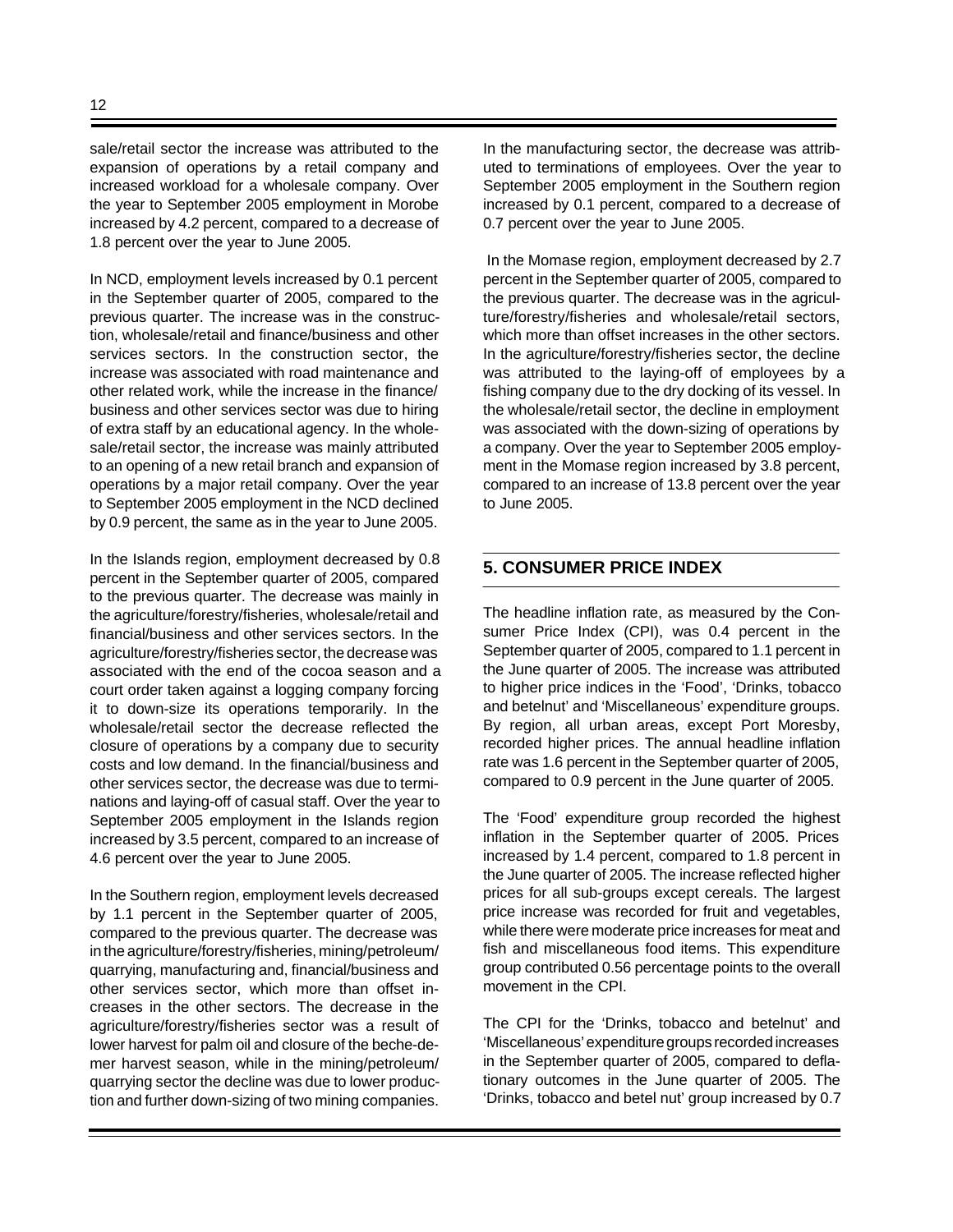

percent in the September quarter of 2005, compared to a decline of 2.3 percent in the June quarter of 2005 and contributed 0.15 percentage points to the overall CPI movement. Lower betelnut prices during the September quarter were insufficient to offset higher prices of soft drinks, alcoholic drinks and cigarettes and tobacco.

The 'Miscellaneous' expenditure group increased by 0.1 percent in the September quarter of 2005, compared to a decline of 1.2 percent in the June quarter of 2005 and contributed 0.01 percentage points to the overall movement in the CPI.

The CPI for the 'Rents, council charges, fuel and power', 'Household, equipment and operations', 'Clothing and footwear' and 'Transport and communication' expenditure groups declined in the September quarter of 2005. The 'Rents, council charges, fuel and power' expenditure group declined by 4.2 percent in the September quarter of 2005, compared to an increase of 8.7 percent in the June quarter of 2005 and contributed negative 0.3 percentage points to the overall movement in the CPI.

Inflation for the 'Household, equipment and operations' expenditure group was negative 3.0 percent in the September quarter of 2005, compared to an increase of 5.8 percent in the June quarter of 2005 and contributed negative 0.16 percentage points to the overall movement in the CPI. The decline was due to lower prices in two of the three sub-groups that comprise this expenditure group. Durable goods, which includes items such as kerosene stoves and sewing machines

declined by 21.8 percent in the September quarter of 2005 and contributed negative 0.20 percentage points to the overall movement in the CPI. Semi-durable goods, which includes items such as bed linen and hurricane lamps, declined by 14.5 percent in the September quarter of 2005 and contributed negative 0.35 percentage points to the overall movement in the CPI. These two sub-groups posted their highest falls on record since June 1989.

The 'Clothing and footwear' expenditure group declined by 0.8 percent in the September quarter of 2005, compared to an increase of 1.0 percent in the June quarter of 2005 and contributed negative 0.05 percentage points to the overall movement in the CPI. Lower prices for women's and girls' clothing more than offset an increase in the prices for men's, boys' and other clothing and footwear. The CPI for the 'Transport and communication' expenditure group declined by 0.5 percent in the September quarter of 2005, compared to an increase of 3.0 percent in the June quarter of 2005 and contributed negative 0.06 percentage points to the overall movement in the CPI.

All urban areas included in the survey, except Port Moresby, recorded higher prices in the September quarter of 2005. Madang recorded the largest increase in prices of 2.2 percent and contributed 0.25 percentage points to the overall movement in the CPI. The second highest increase was 2.0 percent in Lae, which contributed 0.46 percentage points to the overall CPI movement. Goroka recorded an increase of 0.7 percent and contributed 0.09 percentage points, while prices in Rabaul increased by 0.4 percent contributing 0.04 percentage points. The CPI for Port Moresby declined in the September quarter of 2005 by 0.9 percent.

The exclusion-based inflation measure was negative 0.1 percent in the September quarter of 2005, compared to 1.6 percent in the June quarter of 2005. Trimmed mean inflation was 0.7 percent in the September quarter of 2005, the same as in the June quarter of 2005. Annual exclusion-based inflation was negative 0.1 percent in September 2005, compared to 2.4 percent in the corresponding period of 2004, while trimmed mean inflation was 3.2 percent in September 2005, compared to 2.0 percent in the corresponding period of 2004.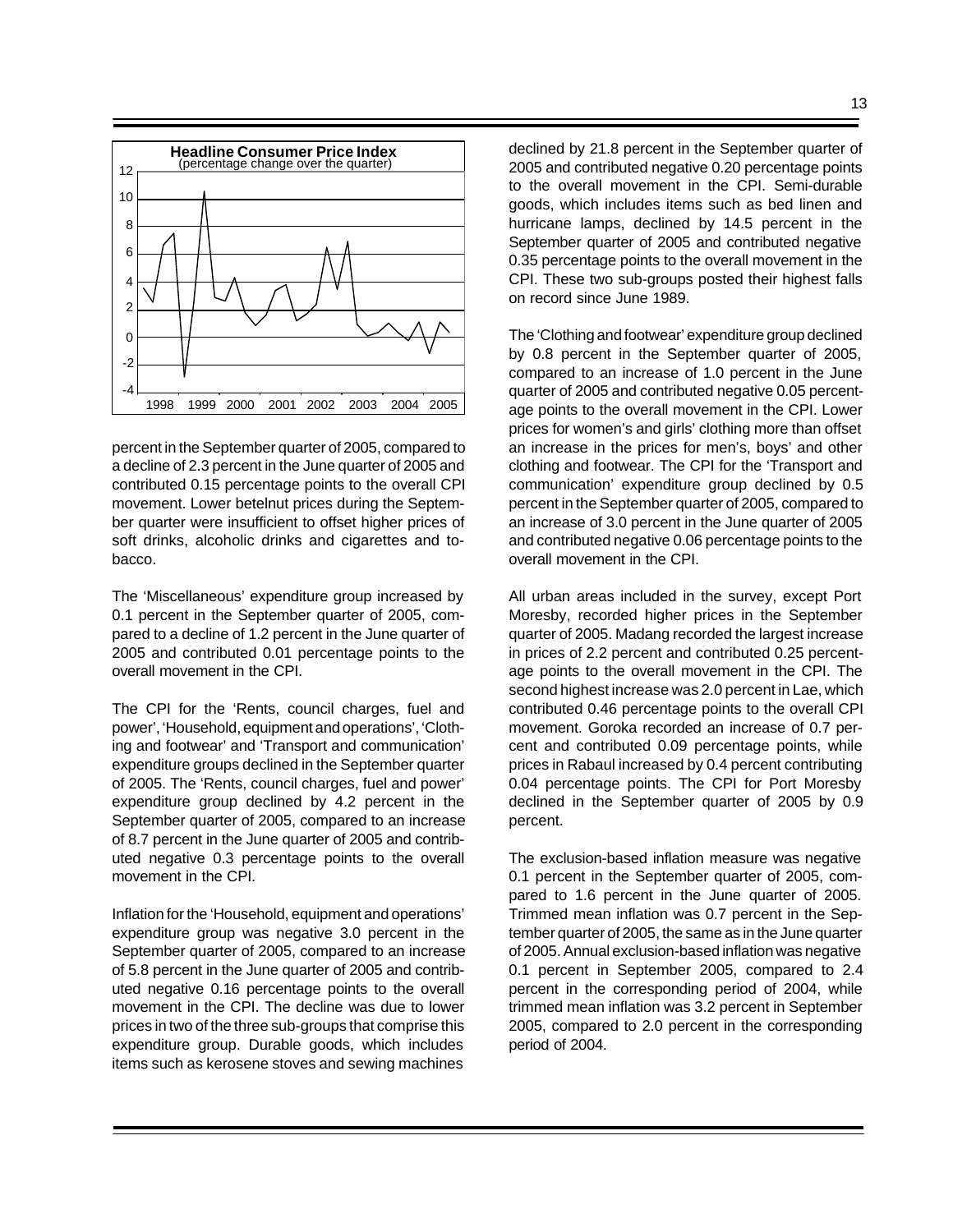## **6. EXPORT COMMODITIES REVIEW**

The total value of merchandise exports in the September quarter of 2005 was K2,504 million, 37.1 percent higher than in the corresponding quarter of 2004. There were increases in the export values of gold, copper, crude oil, coffee, cocoa, copra oil, forestry and refined petroleum products, which more than offset declines in the export values of palm oil, copra, tea, rubber, marine products and other non-mineral products. Mineral export receipts, excluding crude oil were K1,240.1 million and accounted for 49.5 percent of total merchandise exports in the September quarter of 2005, compared to K975.2 million or 53.4 percent in the corresponding quarter of 2004. Crude oil exports totalled K604.1 million and accounted for 24.1 percent of total merchandise exports in the September quarter of 2005, compared to K317.7 million or 17.4 percent in the corresponding quarter of 2004.

The value of agricultural, marine products and other non-mineral exports, excluding forestry and refined petroleum product exports was K414.4 million and accounted for 16.5 percent of total merchandise exports in the September quarter of 2005, compared to K388.7 million or 21.3 percent in the corresponding quarter of 2004. Forestry product exports were K114.3 million and accounted for 4.6 percent of total merchandise exports in the September quarter of 2005, compared to K107.4 million or 5.9 percent in the corresponding quarter of 2004. Refined petroleum product exports were K131.1 million and accounted for 5.2 percent of total merchandise exports in the September quarter of 2005, compared to K37.0 million or 2.0 percent in the corresponding quarter of 2004.

The weighted average price of Papua New Guinea's exports was 14.2 percent higher in the September quarter of 2005, compared to the corresponding quarter of 2004. There was a 14.6 percent increase in the weighted average price of mineral exports, with higher kina prices of crude oil and copper. For the agricultural, logs and marine products exports, the weighted average price increased by 12.6 percent and was accounted for by higher kina prices of coffee, tea and log exports with the exception of cocoa, copra, copra oil, palm oil and rubber. Excluding logs, the weighted average price of agricultural and marine product exports increased by 15.7 percent in the September quarter of 2005, compared to the corresponding period of 2004.

#### **Mineral Exports**

Total mineral export receipts were K1,844.2 million in the September quarter of 2005, compared to K1,292.9 million in the corresponding quarter of 2004. The increase was due to higher export volumes of all mineral products, combined with increases in the kina price of copper and crude oil.

Gold export volumes in the September quarter of 2005 was 17.5 tonnes, an increase of 19.0 percent from the corresponding quarter of 2004. This outcome was due to increased production from the Lihir mine resulting from the completion and commissioning of an additional autoclave bolstering its production capacity, combined with higher production from the Ok Tedi mine. This more than offset the declines in production from the Porgera and Tolukuma mines. The average free on board (f.o.b.) price received for Papua New Guinea's gold exports was K40.7 million per tonne during the September quarter of 2005, 2.3 percent lower than in the corresponding period of 2004. The decline is mainly attributed to the appreciation of the kina against the US dollar, as international prices remained high during the quarter. The average gold price at the London Metal Exchange increased by 9.5 percent to US\$439 per fine ounce in the September quarter of 2005, compared to the corresponding quarter of 2004. The increase was due to higher demand from investors for gold-based investments as a safe haven investment after increased volatility of prices in the equity markets, and the uncertainty surrounding the US dollar. The increase in export volume more than offset the decrease in export price, resulting in the gold export value of K712.4 million in the September quarter of 2005, an increase of 16.3 percent from the corresponding quarter of 2004.

Copper export volumes in the September quarter of 2005 was 46.6 thousand tonnes, an increase of 17.1 percent from the corresponding quarter of 2004**.** This outcome was due to increased production and shipment of copper ore as a result of higher water levels at the Fly river. The average f.o.b. price of Papua New Guinea's copper exports was K11,157 per tonne in the September quarter of 2005, an increase of 24.4 percent from the corresponding quarter of 2004. This outcome was mainly attributed to higher international prices, resulting from lower stock levels at the London Metal Exchange, combined with higher demand from Asia, one of the major copper-consuming regions. The combined increase in price and volume resulted in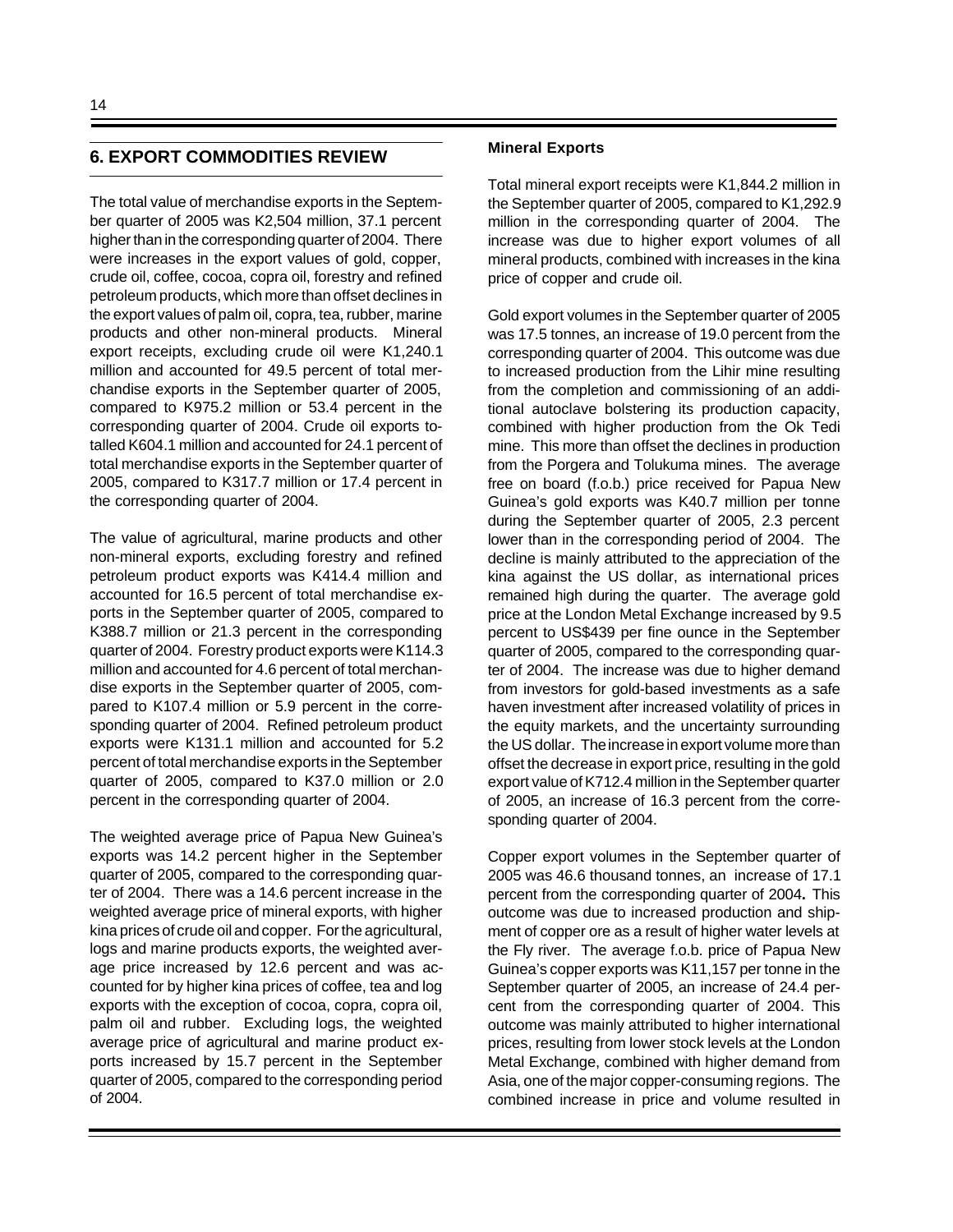gold export receipts of K519.9 million in the September quarter of 2005, an increase of 45.7 percent from the corresponding quarter of 2004.

Crude oil export volumes in the September quarter of 2005 was 3,343.9 thousand barrels, an increase of 43.5 percent from the corresponding quarter of 2004. The increase reflected higher extraction rates and increased production from the Moran field and the newly developed wells at Kutubu. The average export price of crude oil was K181 per barrel in the September quarter of 2005, an increase of 33.1 percent from the corresponding quarter of 2004. The higher international prices were associated with increased global demand resulting from lower strategic reserve levels in North America, combined with slow recovery of oil production in Iraq and continued global fears on terrorism. The combined increase in the price and volume resulted in export receipts of K604.1 million in the September quarter of 2005, an increase of 90.1 percent from the corresponding quarter of 2004.

Export receipts of refined petroleum products from the Napanapa Oil Refinery in the September quarter of 2005 increased significantly to K131.1 million, compared to K37.0 million in the corresponding period of 2004. The significant increase reflected full production in the September quarter of 2005. The refinery commenced production in late July 2004.

#### **Agriculture, Logs and Fisheries Exports**

Prices of most agricultural export commodities decreased in the September quarter of 2005, compared to the corresponding quarter of 2004. With the exception of coffee and tea, cocoa prices decreased by 7.5 percent, copra by 24.7 percent, palm oil by 3.4 percent, copra oil by 0.5 percent and rubber by 17.3 percent. The average export price of logs was K183 per cubic metre in the September quarter of 2005, an increase of 1.7 percent from the corresponding quarter of 2004. The net effect of these price movements was a 12.6 percent increase in the weighted average price of agricultural, logs and marine export products. Excluding logs, the weighted average price of agricultural and marine export products increased by 15.7 percent in the September quarter of 2005, compared to the corresponding period of 2004.

The volume of coffee exported in the September quarter of 2005 was 30,700 tonnes, an increase of 29.5 percent from the corresponding quarter of 2004. The increase



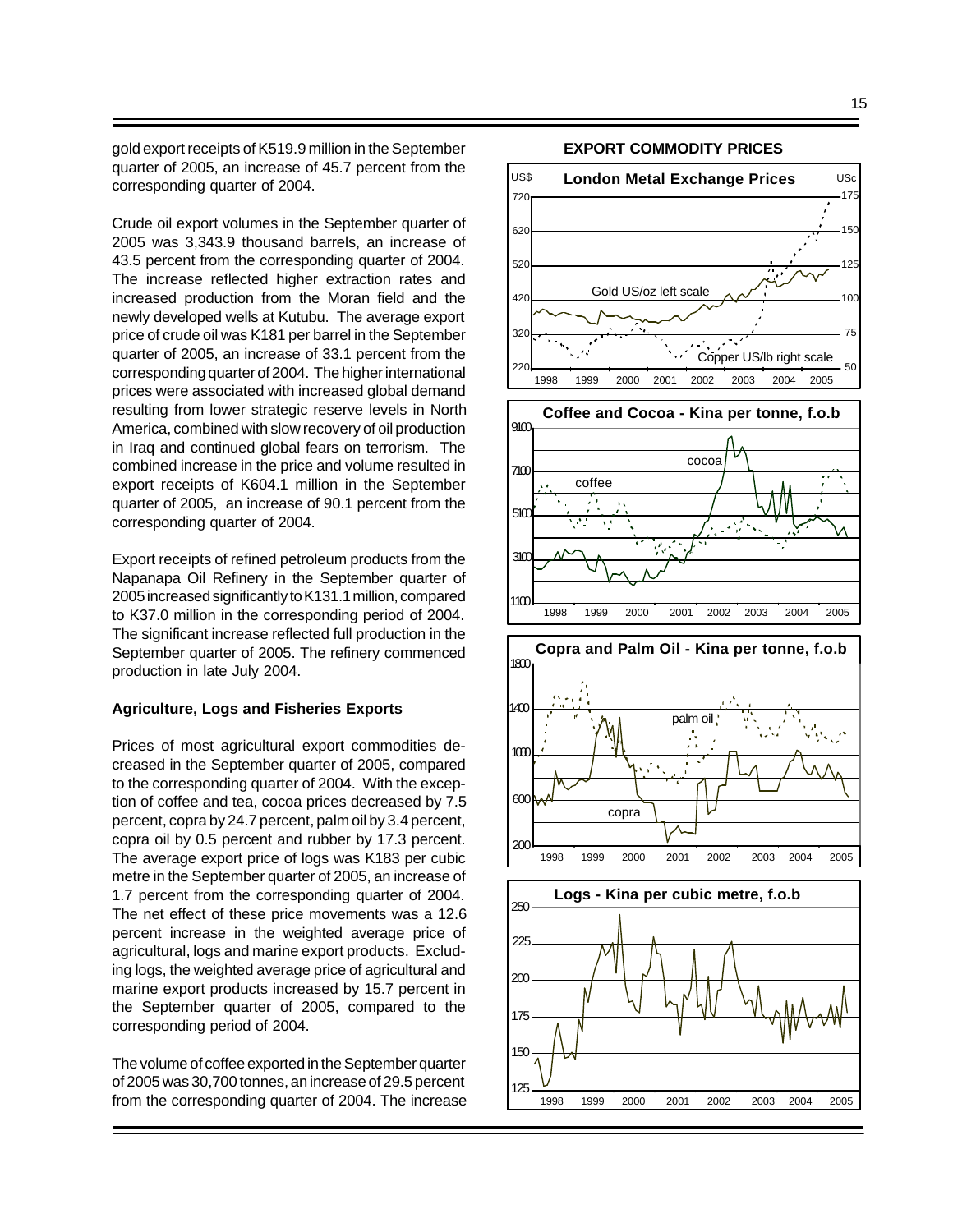was due to higher production mainly associated with the biennial coffee production cycle combined with a supply response to high international prices. The average export price of coffee was K6,547 per tonne in the September quarter of 2005, an increased of 41.4 percent from the corresponding quarter of 2004. The increase was mainly due to higher international prices, reflecting a decline in world supply following unfavourable weather conditions in Brazil, the world's leading coffee producer. The combined increase in price and volume resulted in export receipts of K201.0 million in the September quarter of 2005, an increase of 83.2 percent from the corresponding period of 2004.

The volume of cocoa exported in the September quarter of 2005 was 12,500 tonnes, an increase of 19.0 percent from the corresponding quarter of 2004. This increase was attributed to the harvesting of high yielding cocoa trees, combined with increased production from Bougainville, as a result of continued rehabilitation of cocoa plantations. The average export price of cocoa was K4,360 per tonne in the September quarter of 2005, a decline of 7.5 percent from the corresponding period of 2004. This outcome was due to lower international prices resulting from increased supply in the world market caused by higher production from the Ivory Coast and other Asian and Latin American countries. The increase in volume more than offset the decline in price resulting in an export value of K54.5 million in the September quarter of 2005, an increase of 10.1 percent from the corresponding period of 2004.

The volume of copra exported in the September quarter of 2005 was 4,100 tonnes, a decline of 26.8 percent from the corresponding quarter of 2004. The decrease was attributed to lower exports from the major copra producing regions, resulting from a decline in international prices as producers increased sales to the domestic copra mills. The average export price for copra was K659 per tonne in the September quarter of 2005, a decline of 24.7 percent from the corresponding quarter of 2004. This outcome was mainly due to lower international prices, resulting from higher production in the Philippines and Indonesia, two of the world's major copra producers, combined with the appreciation of the kina against the US dollar. The combined decline in price and volume resulted in an export value of K2.7 million in the September quarter of 2005, a decline of 44.9 percent from the corresponding period of 2004.

The volume of copra oil exported in the September

quarter of 2005 was 10,400 tonnes, an increase of 26.8 percent from the corresponding period of 2004. The increase was mainly due to higher quantities of copra purchased by the two domestic copra mills for processing and exporting. The average export price of copra oil was K1,712 per tonne in the September quarter of 2005, a decline of 0.5 percent from the corresponding period of 2004. The decline was due to lower international prices resulting from higher copra production in the Philippines and Indonesia, two of the world's major copra producers, combined with an increase in supply of other edible oil in the world market. The increase in volume more than offset the decrease in price resulting in an export value of K17.8 million in the September quarter of 2005, an increase of 26.2 percent from the corresponding period of 2004.

The volume of palm oil exported in the September quarter of 2005 was 55,400 tonnes, a decline of 18.2 percent from the corresponding period of 2004. The decline was due to lower production resulting from unfavourable weather conditions combined with delays in shipment in the major palm oil producing regions. The average export price of palm oil was K1,179 per tonne in the September quarter of 2005, a decrease of 3.4 percent from the corresponding quarter of 2004. The decline reflected lower international prices associated with higher production from Malaysia and Indonesia, two of the world's major producers, combined with an increase in supply of other edible oils in the world market. The combined decline in price and volume resulted in an export value of K65.3 million in the September quarter of 2005, a decline of 20.9 percent from the corresponding period of 2004.

The volume of tea exported was 1,600 tonnes in the September quarter of 2005, a decline of 15.8 percent from the corresponding quarter of 2004. The decrease was due to lower production as a result of unfavourable weather conditions in the major tea producing regions. The average export price of tea was K2,875 per tonne in the September quarter of 2005, an increased of 5.0 percent from the corresponding period of 2004. The decline in volume more than offset the increase in price and resulted in an export value of K4.6 million in the September quarter of 2005, a decline of 11.5 percent from the corresponding period of 2004.

The volume of rubber exported in the September quarter of 2005 was 800 tonnes, a decline of 33.3 percent from the corresponding period of 2004. The decline was due to lower production resulting from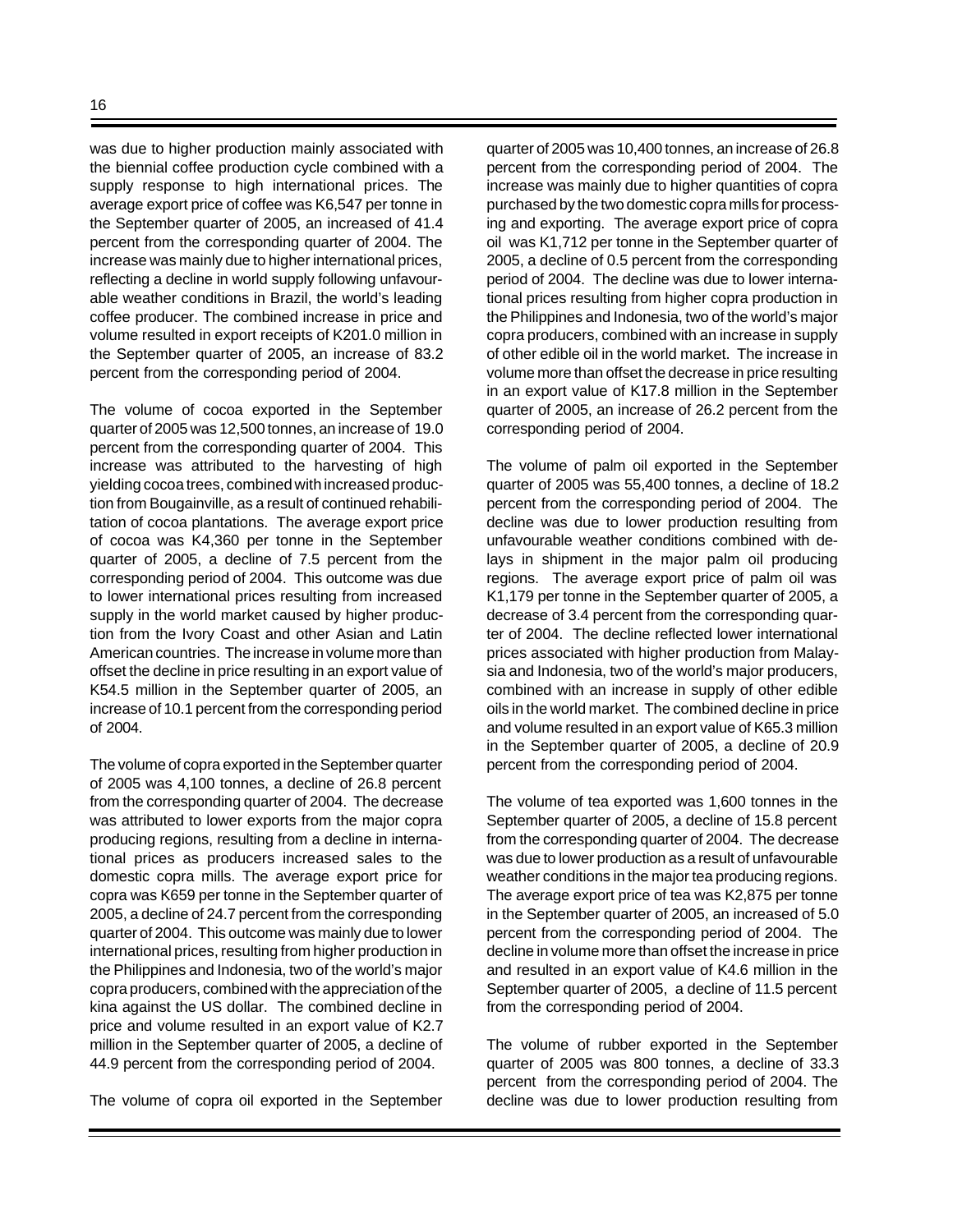unfavourable weather conditions combined with deteriorating road infrastructure. The average export price was K3,375 per tonne in the September quarter of 2005, a decline of 17.3 percent from the corresponding period of 2004. The decrease was associated with lower international prices as a result of increased supply in the world market. The combined decline in price and volume resulted in an export value of K2.7 million in the September quarter of 2005, a decline of 44.9 percent from the corresponding period of 2004.

The volume of logs exported in the September quarter of 2005 was 502.0 thousand cubic metres, an increase of 13.6 percent from the corresponding period of 2004. This was mainly attributed to higher production and shipment from major logging projects due to favourable weather conditions, combined with the re-opening of dormant sites. The average export price of logs was K183 per cubic metre in the September quarter of 2005, an increase of 2.1 percent from the corresponding period of 2004. This outcome was due to higher international prices reflecting lower supply of tropical hardwoods in the world market. The combined increase in price and volume resulted in an export value of K92.1 million in the September quarter of 2005, an increase of 16.0 percent from the corresponding period of 2004.

The value of marine products exported in the September quarter of 2005 was K8.1 million, a decline of 39.1 percent from the corresponding period of 2004. This was a result of a combined decline in export price and volume.

## **7. BALANCE OF PAYMENTS**

The overall deficit in the balance of payments for the nine months to September 2005 was K8 million, compared to a surplus of K130 million in the corresponding period of 2004. This outcome was the result of a deterioration in the capital and financial accounts, which more than offset the significant improvement in the current account surplus.

The deficit in the capital and financial accounts was due to higher net outflow in the financial account, reflecting an increase in foreign asset holdings by resident companies, combined with a reduction in foreign liabilities. There were no flows recorded in the capital account during the period. The surplus in the current account was attributed to higher trade surplus combined with lower net service payments, which more than offset higher net income payments and lower net transfer receipts.

During the first nine months of 2005, the kina appreciated against the currencies of Papua New Guinea's major trading partners, with the exception of the Australian dollar, compared to the corresponding period of 2004.

The trade account recorded a surplus of K3,677 million in the nine months to September 2005, compared to a surplus of K2,340 million in the corresponding period of 2004. The higher surplus was due to an increase in the value of merchandise exports, combined with a decline in merchandise imports. The value of merchandise exports was K7,147 million in the nine months to September 2005, an increase of 20.3 percent from the corresponding period of 2004. The increase was attributed to higher export values of crude oil, copper, coffee, copra oil, rubber, logs, marine product and refined petroleum products, which more than offset lower values of gold, cocoa, copra, palm oil and tea exports.

The value of merchandise imports was K3,471 million in the nine months to September 2005, a decline of 3.6 percent from the corresponding period of 2004. The decline was due to lower values of mining and general imports, which more than offset an increase in petroleum sector imports. Imports by the mining sector was K668 million in the nine months to September 2005, a decline of 1.5 percent from the corresponding period of 2004. The decline reflected lower capital expenditures undertaken by the Lihir and Tolukuma mines, which more than offset higher capital expenditures undertaken by the Ok Tedi and Porgera mines. General imports totalled K2,536 million in the nine months to September 2005, a decline of 11.4 percent from the corresponding period of 2004. Imports from the petroleum sector totalled K267 million in the nine months to September 2005, an increase of 287.0 percent from the corresponding period of 2004. This was attributed to higher capital expenditures undertaken at the North West (NW) Moran and South East (SE) Mananda oil projects.

The deficit in the services account was K1,931 million in the nine months to September 2005, compared to a deficit of K1,991 million in the corresponding period of 2004. The lower deficit was due to an increase in service receipts combined with lower transportation,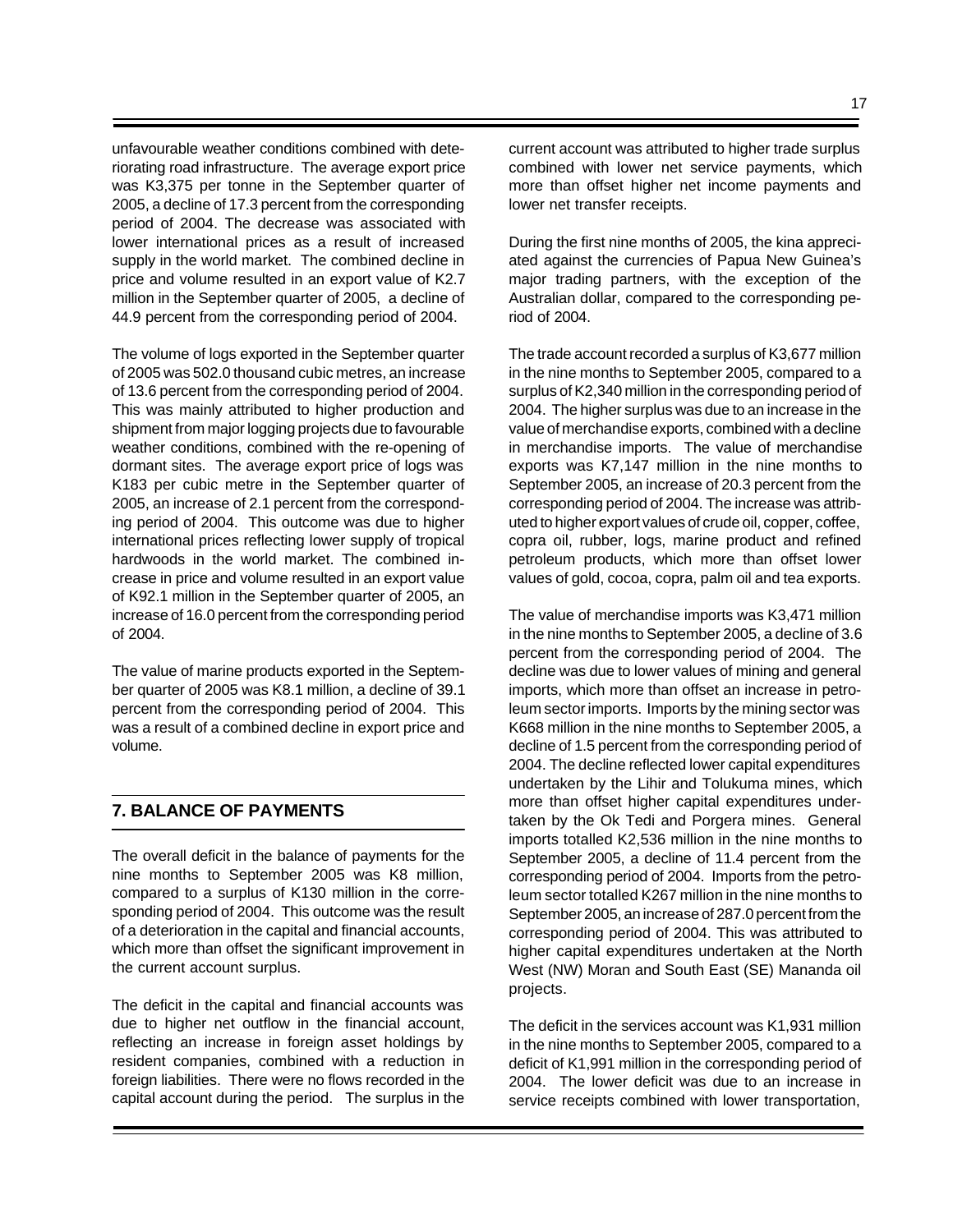education, insurance, computer and information, communication, cultural and recreation, government services n.i.e. and other business service payments. These more than offset higher construction, refining and smelting and other financial and service payments.

The deficit in the income account was K1,251 million in the nine months to September 2005, compared to a deficit of K1,140 million in the corresponding period of 2004. This outcome was due to higher dividend payments, which more than offset higher income receipts combined with lower compensation of employees and interest payments on foreign loans by the Government and mineral companies.

The surplus in the transfers account was K645 million in the nine months to September 2005, compared to a surplus of K646 million in the corresponding period of 2004. The lower surplus was due to increased payments for family maintenance and gifts and grants. These more than offset increased transfer receipts combined with lower superannuation and licensing fee payments.

As a result of these developments in the trade, services, income and transfers accounts, the current account recorded a surplus of K1,138 million in the nine months to September 2005, compared to a deficit of K145 million in the corresponding period of 2004.

The capital account recorded no transactions in the nine months to September 2005, the same as in the corresponding period of 2004.

The financial account recorded a deficit of K1,199 million in the nine months to September 2005, compared to a surplus of K281 million in the corresponding period of 2004. The deterioration reflected higher net outflow of other investments totalling K1,413 million, which reflected a build up in foreign currency account balances of mineral companies, an increase in net foreign asset holdings of the banking system and outstanding trade credits owed to PNG resident companies. There was a net outflow of K6 million in financial derivatives reflecting draw down of assets from investments in financial derivative instruments. These more than offset net inflows of K105 million in direct investments and K116 million in portfolio investments reflecting share placement by a mineral company to raise capital for exploration activities, and working capital and draw down of



2 The dotted vertical lines indicate a break in series from 2002. See "For the Record" in March 2002 QEB on page 29.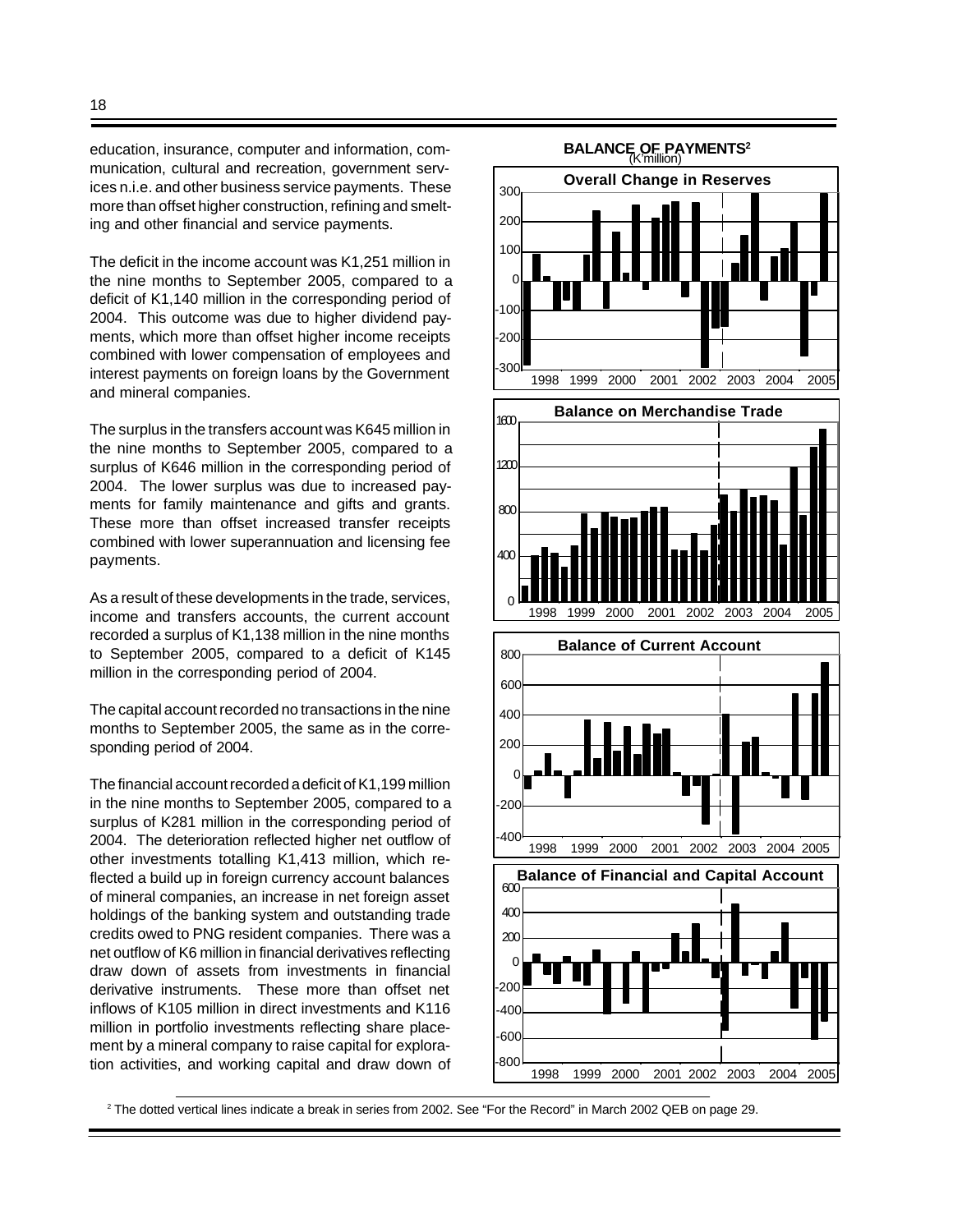short-term money market instruments, respectively.

In the September quarter of 2005, the balance of payments recorded an overall surplus of K296 million, compared to a surplus of K111 million in the corresponding quarter of 2004.

The value of merchandise exports was K2,504 million in the September quarter of 2005, an increase of 37.1 percent from the corresponding quarter of 2004. This outcome was due to higher export values of gold, copper, crude oil, coffee, cocoa, copra oil, log and refined petroleum products, which more than offset lower values of copra, palm oil, tea, rubber and marine product exports.

The value of merchandise imports was K971 million in the September quarter of 2005, a decline of 26.6 percent from the corresponding quarter of 2004. This outcome was due to lower general imports, which more than offset higher imports in the mining and petroleum sectors. General imports totalled K695 million in the September quarter of 2005, a decline of 37.3 percent from the corresponding quarter of 2004. Imports by the petroleum sector was K91 million in the September quarter of 2005, an increase of 203.3 percent from the corresponding quarter of 2004, mainly associated with higher capital expenditures undertaken at the NW Moran and SE Mananda oil projects. Imports by the mining sector was K185 million in the September quarter of 2005, an increase of 1.1 percent from the corresponding quarter of 2004. This was due to higher capital expenditures undertaken by the Porgera and Ok Tedi mines, which more than offset lower capital expenditures by the Lihir and Tolukuma mines.

The deficit in the services account was K533 million in the September quarter of 2005, compared to K598 million in the corresponding quarter of 2004. The lower deficit was due to an increase in service receipts combined with declines in payments for transportation, travel, education, insurance, computer and information, communication, other business, cultural and recreational and refining and smelting services. These more than offset increases in other financial services, Government services, n.i.e. construction and other service payments by resident companies.

The deficit in the income account was K329 million in the September quarter of 2005, compared to a deficit of K209 million in the corresponding quarter of 2004. This outcome was due to an increase in dividend payments, which more than offset lower compensation of employees and interest payments by Government and private sector on foreign loans, combined with higher income receipts.

The surplus in the transfers account was K78 million in the September quarter of 2005, compared to a surplus of K156 million in the corresponding quarter of 2004. The lower surplus resulted from declines in receipts of family maintenance, gifts and grants and licensing fees combined with lower transfer payments, which more than offset increased tax receipts.

As a result of these developments in the trade, services, income and transfers accounts, the current account recorded a surplus of K748 million in the September quarter of 2005, compared to a deficit of K147 million in the corresponding quarter of 2004.

The capital account recorded no transactions during the September quarter of 2005, the same as in the corresponding period of 2004.

The financial account recorded a deficit of K463 million in the September quarter of 2005, compared to a surplus of K317 million in the corresponding period of 2004. This was due to a net outflow of K654 million in other investment reflecting a build-up of foreign currency account balances by the mineral companies, increase in net foreign asset of the banking system, combined with outstanding trade credits owed by nonresidents. These more than offset inflows of K21 million and K170 million for direct and portfolio investments respectively, reflecting equity investment and draw down of short-term money market instruments by resident mineral companies.

The level of gross foreign exchange reserves at the end of September 2005 was K2,053.3 (US\$671.8) million, sufficient for 5.3 months of total and 7.3 months of nonmineral import cover.

## **8. MONETARY DEVELOPMENTS**

#### **INTEREST RATES AND LIQUIDITY**

The Bank of Papua New Guinea eased its monetary policy stance during the third quarter of 2005 by reducing the KFR to 6.0 percent in September 2005, from 7.0 percent in June. The easing stance occurred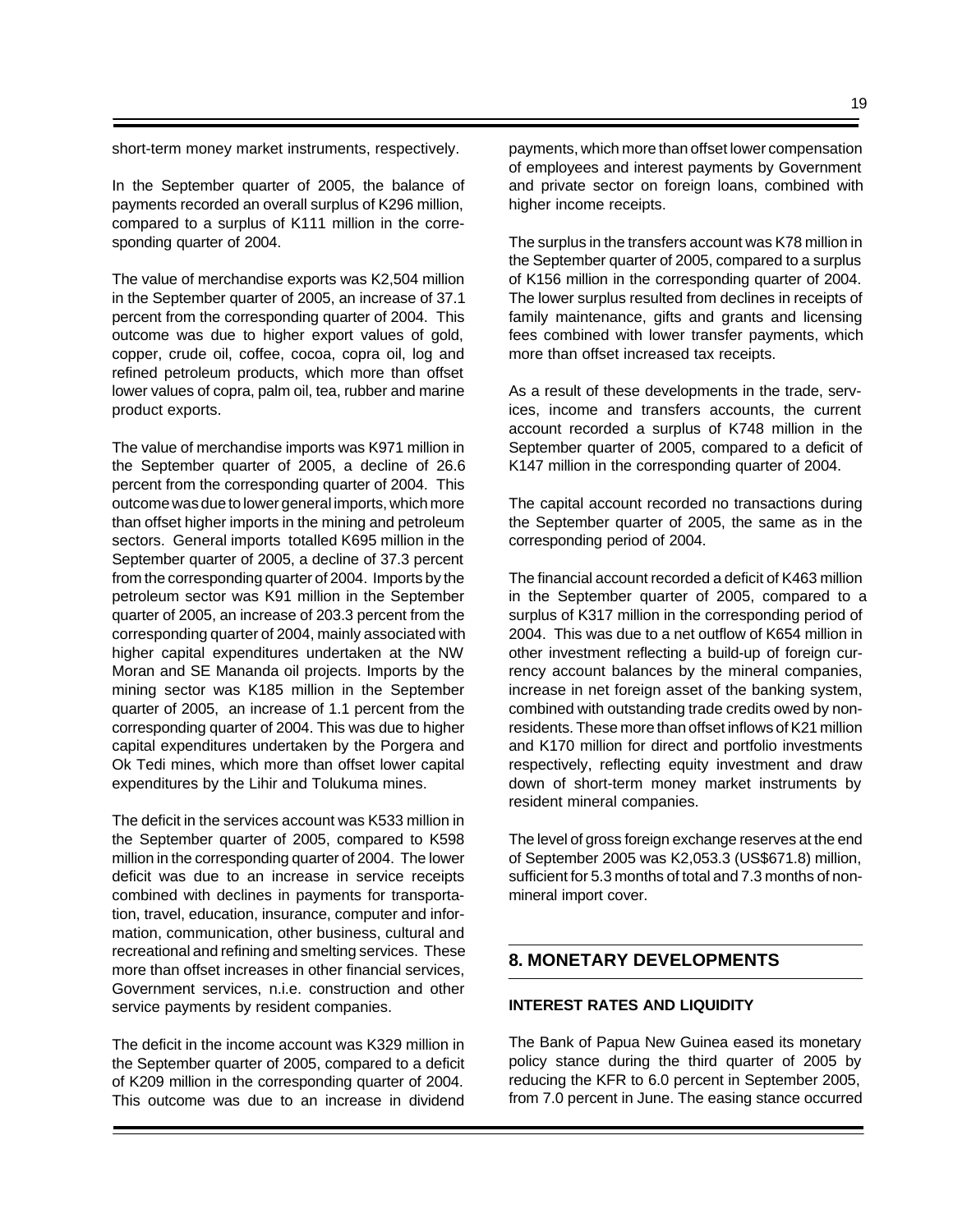



on the back of favourable inflation outcomes for the March and June quarters of 2005, a relatively stable exchange rate, high foreign exchange reserves and sound fiscal management. The dealing margins for the RAF were maintained at 300 basis points on both sides of the market. Interest rates on 28 day CBB and Government Treasury bills decreased across all the maturities with the exception of the 63-day term, which has not been traded since February 2005. The 28-day CBB rate decreased from 4.06 percent to 3.71 percent, while treasury bill rates for 91-day declined from 3.95 percent to 0.84 percent, the 182-day from 4.47 percent to 1.14 percent and the 364-day rate from 7.13 percent to 2.25 percent. The weighted average deposit rates quoted on term deposits of K500,000 and above by commercial banks also trend downwards during the September quarter of 2005. The 30-day rate declined from 1.69 percent to 1.14 percent, the 60-day rate from 2.07 percent to 0.69 percent, the 90-day rate from 2.98 percent to 0.31 percent and the 180-day rate from 4.52 percent to 1.70 percent.

The Bank utilised OMO in the conduct of monetary policy during the September quarter of 2005, by actively using Treasury bills, CBBs and the RAF to manage the high level of liquidity in the banking system. The volume of trade in the inter-bank market was low in the September quarter, reflecting the high level of liquidity. The Cash Reserve Requirement (CRR) and the Minimum Liquid Asset Ratio (MLAR) were maintained at 3.0 percent and 25.0 percent, respectively.

Average liquid assets held by the commercial banks increased by 17.5 percent over the September quarter of 2005, following a revised growth of 0.7 percent in the previous quarter. The increase reflected higher holdings of short-term Government securities, deposits with the Central Bank and cash. Commercial banks continued to hold the majority of their liquid assets in short-term Government Treasury bills, CBB and Inscribed stocks during the September quarter of 2005.

The weighted average rate on total lending declined from 11.8 percent to 11.1 percent, while the weighted average deposit rate fell from 1.0 percent to 0.8 percent in the September quarter of 2005, compared to the June quarter. Over the same period, the weighted average rate on performing loans declined from 12.2 percent to 11.6 percent. Consistent with the Bank's monetary policy stance, commercial banks reduced their Indicator Lending Rates (ILRs) in response to the reduction in the KFR in September 2005 with the spread declining to 9.95 - 10.95 percent.

#### **MONEY SUPPLY**

The average level of broad money supply (M3\*) increased by 16.1 percent in the September quarter of 2005, compared to an increase of 3.3 percent in the June quarter of 2005. The growth resulted from increases of 17.9 percent, 2.7 percent and 5.1 percent in average net foreign assets of the banking system, average net credit to the Government and average net credit to the private sector, official entities and nonmonetary financial institutions, respectively. Domestic credit outstanding, excluding advances to the Central Government and loans under the Agricultural Export Commodity Price Support Schemes, increased by 3.5 percent in the September quarter of 2005, compared to the June quarter of 2005. The average level of the monetary base grew by 14.7 percent over the September quarter of 2005, compared to an increase of 1.7 percent in the June quarter. The increase was mainly due to the high level of commercial bank deposits at the Central Bank.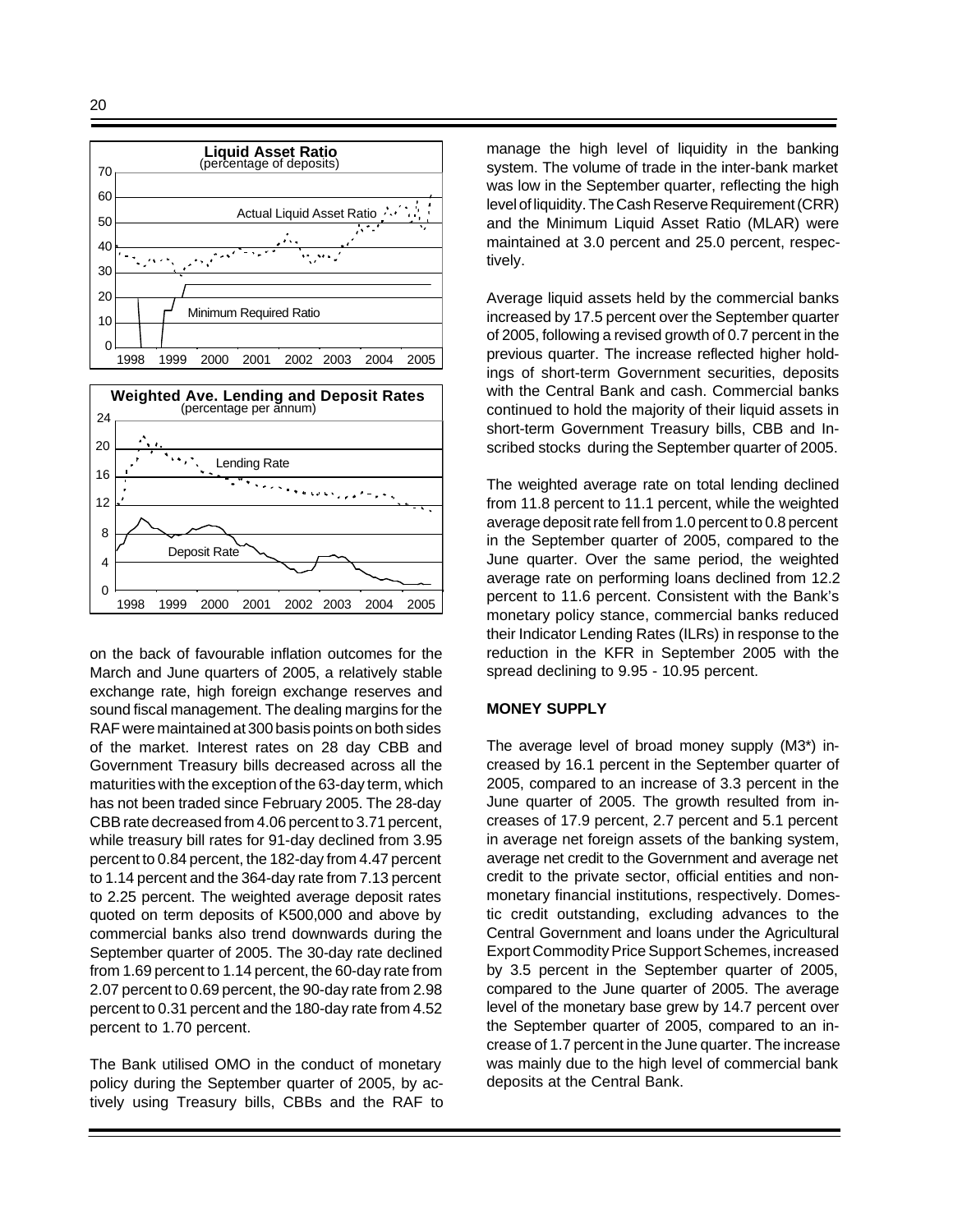Net credit to the Government declined by 12.5 percent in the September quarter of 2005, compared to a revised increase of 0.5 percent in the June quarter of 2005. The decline was mainly due to net retirement of Treasury bills by the Government and an increase in deposits at the Central Bank. Net foreign assets increased by K396.6 million to K2,382.8 million in the September quarter of 2005, compared to the previous quarter. The growth was due to increases in foreign assets of both the commercial banks and the Central Bank. The increase in Central Bank holdings reflect the purchase of foreign exchange in the foreign exchange market and high mineral tax proceeds, which is paid direct to the Central Bank outside of the foreign exchange market.

The average level of narrow money supply (M1\*) increased by 17.2 percent in the September quarter of 2005, compared to an increase of 4.4 percent in the June quarter of 2005. The increase was due to the growth in both currency in circulation and demand deposits. The average level of quasi money grew by 14.2 percent during the September quarter, following an increase of 1.4 percent in the June quarter of 2005, as a result of increases in both term deposits and savings deposits.

The monthly average level of the deposit base of commercial banks increased by 16.6 percent in the September quarter of 2005 to K4,138.9 million, from K3,550.5 million in the June quarter. This represents an annualised growth rate of 28.4 percent.

#### **LENDING**

During the September quarter of 2005, total domestic credit extended by the banking system mainly through the commercial banks to the private sector, official entities and the non-monetary financial institutions increased by K59.2 million to K1,753.9 million, compared to the corresponding quarter of 2004. Lending to the private sector and official entities increased by K62.7 million and K1.4 million, respectively while lending to the non-monetary financial institutions declined by K4.9 million. The growth in lending to the private sector was mainly to the mineral, retail, household and transport and communication sectors. There were no repayments under the Government's Agricultural export commodity price support schemes and the European Investment Bank (EIB) Global Loan Facility, whilst loans under the Small Scale Business Credit Facility (SSBCF) have been fully repaid. The annualised



-100 -200 1998 1999 2000 2001 2002 2003 2004 2005  $-300$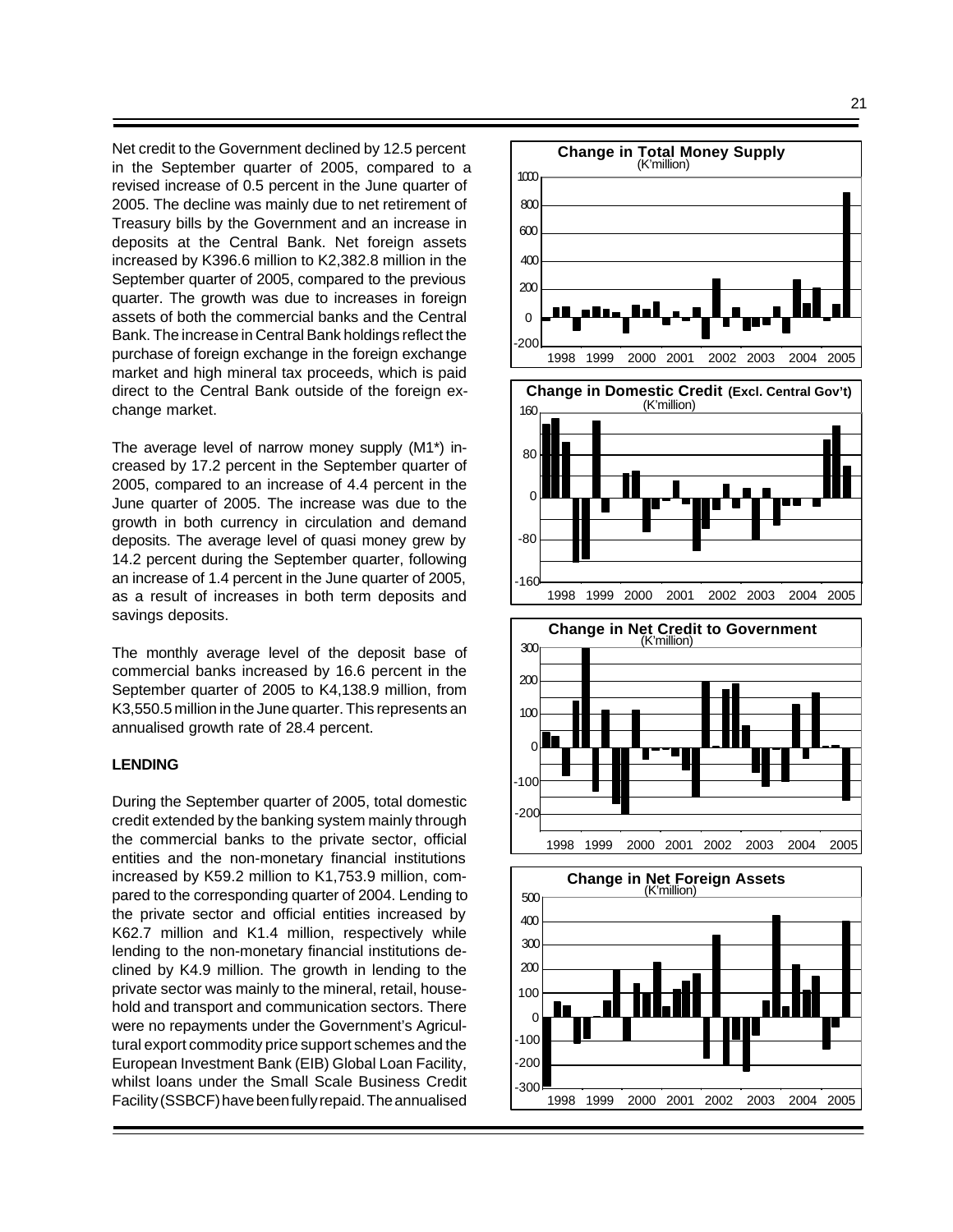`



rate of growth in domestic credit, excluding the Central Government and advances under the price support schemes, was 81.6 percent over the nine months to September 2005. Foreign currency lending to the private sector and official entities was 7.3 percent of total lending to these sectors, compared to 8.0 percent in June 2005, with kina lending accounting for the remainder.

The utilisation rate of credit is the ratio of total credit outstanding to total commitments outstanding to the private sector, official entities and non-monetary financial institutions. A higher utilisation rate indicates that firms are more efficient in drawing down funds to meet their operations and minimise commitment fees. Commitments include call and term lending and exclude any other contingent items. The utilisation rate, quarter on quarter, was 82.6 percent in September 2005, compared to 81.1 percent in June 2005. The increase reflects higher utilisation of committed funds.

## **9. PUBLIC FINANCE**

Preliminary estimates of the fiscal operations of the National Government for the nine months to September 2005 showed an overall surplus of K484.9 million, compared to a surplus of K476.0 million in the corresponding period of 2004. The surplus represents 3.3 percent of nominal GDP. The higher surplus was due to increased revenue, which more than offset an increase in expenditure.

Total revenue, including grants, during the first nine months of 2005 was K3,163.8 million, 9.8 percent higher than the receipts collected in the corresponding period of 2004. This represents 68.2 percent of the budgeted revenue. The increase was attributed to higher collections in most categories of tax revenue combined with higher foreign grants, which more than offset a decline in non-tax revenue.

Total tax revenue amounted to K2,579.6 million, 13.9 percent higher than the receipts collected during the same period in 2004 and represents 86.4 percent of the budgeted tax receipts. Direct tax receipts totalled K1,875.6 million, K348.9 million more than the receipts collected over the corresponding period in 2004. The increase was due to higher personal, company and other direct taxes. The growth in personal tax receipts continued to reflect an increase in employment by the private sector combined with improved enforcement activity by the Internal Revenue Commission (IRC). The increase in company tax receipts reflected improvement in profitability of companies resulting from continued higher mineral and agricultural export prices and a pick-up in aggregate demand. Other direct taxes increased due to higher receipts from stamp duties and dividend withholding taxes.

Indirect tax receipts were K704.0 million, 4.6 percent lower than in the corresponding period in 2004. The receipts represent 74.6 percent of the budgeted receipts for 2005. The decline reflected lower excise duties and other indirect tax receipts, which more than offset higher GST, export and import duty tax receipts. The decline in excise duties was due to the transfer of the excise collected on fuels from import excise to domestic excise collections. The decline in other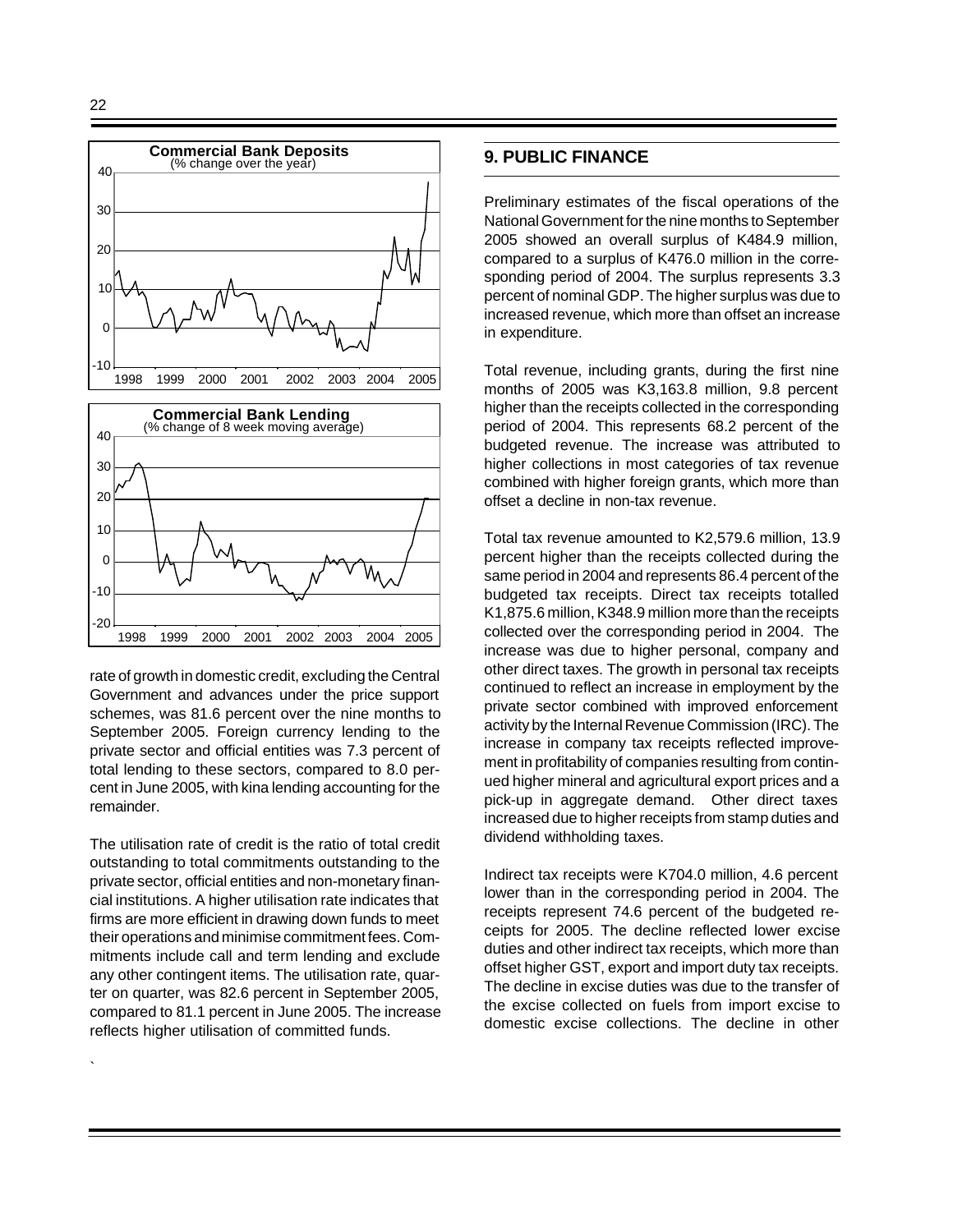indirect tax receipts was related to lower mining levy.

Total non-tax revenue amounted to K136.3 million, K98.3 million lower than the amount collected in the corresponding period of 2004, and represents 36.7 percent of the budgeted amount for 2005. The decrease mainly reflected lower dividend payments and interest fees from lending. Foreign grants to September 2005 totalled K447.9 million, K66.8 million higher than in 2004, due to improved reporting of counter-part funding for AusAID funded projects.

Total expenditure over the nine months to September 2005 was K2,678.9 million, 11.4 percent higher than in the corresponding period in 2004. This represents 56.1 percent of the budgeted expenditure for 2005. The increase was due to both higher recurrent and development expenditures.

Recurrent expenditure during the nine months of 2005 was K1,904.1 million, 5.7 percent higher than in the corresponding period in 2004. This represents 65.9 percent of the 2005 budget appropriation. Of this total, K1,083.4 million relates to National Departmental expenditure, 22.2 percent higher than the amount spent in the corresponding period in 2004. This represents 68.3 percent of the budget appropriation. The increase reflects higher wages and salaries and costs of other goods and services. Provincial Government recurrent expenditure was K463.8 million, which is 8.7 percent

higher than in the corresponding period in 2004. This represents 73.8 percent of the budgeted amount. The higher expenditure was due to increased salaries and wages and administrative grants. Interest payments totalled K209.8 million, K109.9 million lower than the amount expended in the corresponding period in 2004, and reflected lower interest rates on Treasury bills, the retirement of some domestic debt and the appreciation of the kina against the US dollar.

Total development expenditure for the nine months to September 2005 was K774.8 million, K171.8 million higher than in the corresponding period in 2004. This represents 41.0 percent of the budgeted expenditure for 2005. The increase was related to the implementation of the 2005 Development Budget reflecting increased counter-part funding for donor funded projects and the disbursement of District Support Grants.

The budget surplus of K484.9 million was used to make net overseas and domestic loan repayments of K241.8 million and K243.1 million, respectively. The overseas loan repayments comprised of K109.0 million in net concessionary, K8.3 million in commercial and K124.5 million in extraordinary loan sources. Domestic loan repayments comprised of K312.7 million to the nonbanking system and K101.9 million to other domestic sources, which represents the settlement of cheque floats issued in 2004. This more than offset net domestic financing of K171.5 million by the banking system.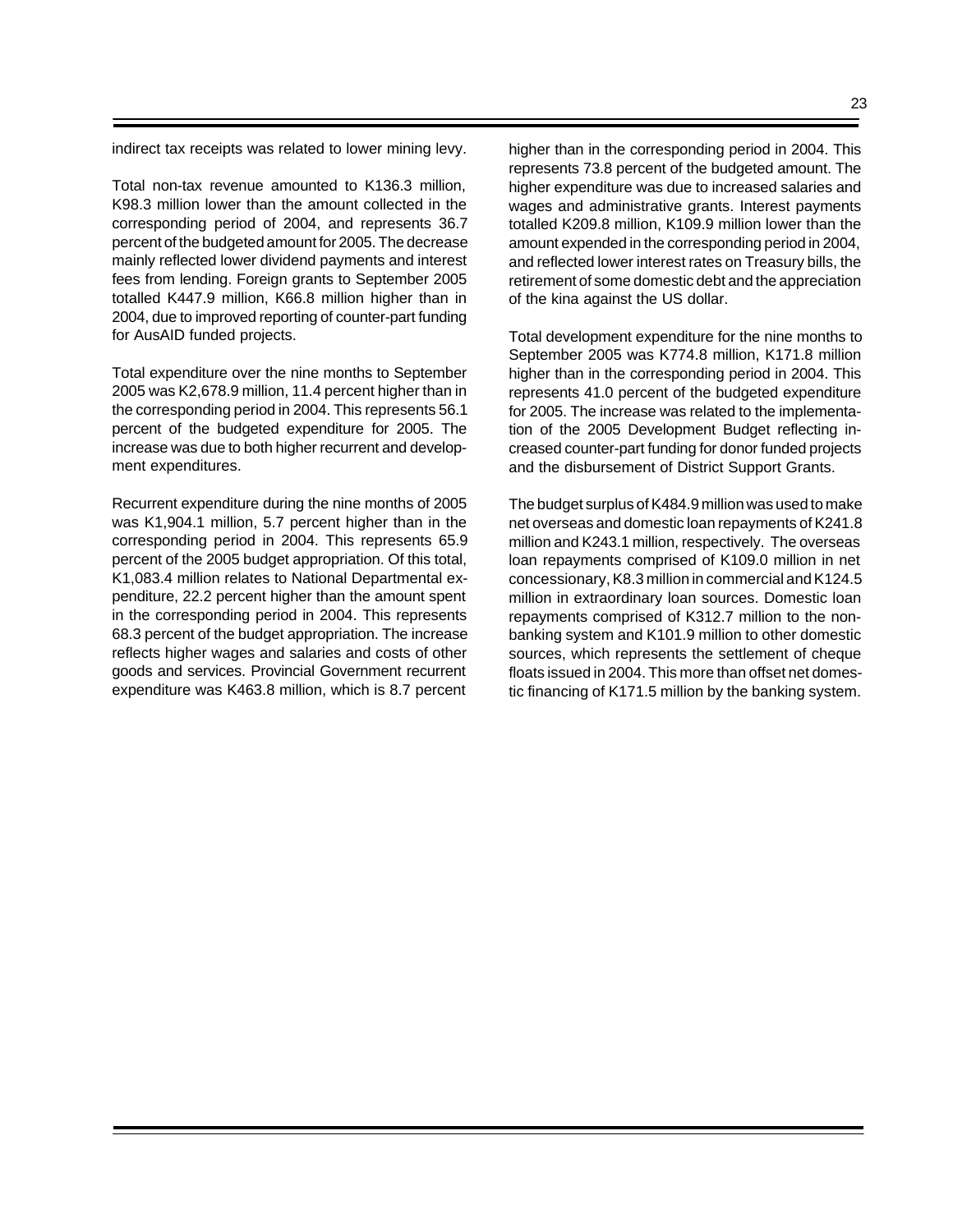#### **FOR THE RECORD**

#### **Trade Weighted Exchange Rate Index**

The Bank of PNG has constructed a trade weighted exchange rate index based on sound theoretical and technical method for use in research, policy decision making and public information. The index in shown in Table 9.3

The Trade Weighted Index (TWI) measures the value of the kina against a basket of currencies of Papua New Guinea's major trading partners. It may be thought of as the average value of the kina in terms of other currencies.

The TWI is expressed in index form with the June quarter of 1994 as the base year (index = 100). An increase or decrease in the TWI indicates an appreciation or depreciation of the kina, respectively against the basket of currencies.

The weight given to each country's currency when calculating the TWI is in proportion to its share of the total goods trade value with Papua New Guinea. The greater the value of trade, the greater the weight assigned to the currency.

The currencies included in the TWI basket are updated on 1<sup>st</sup> April each year. Generally, the currency of any country that made up at least one percent of Papua New Guinea's total goods trade during the previous calendar year is included. The eleven currencies included in the TWI basket for the period 1<sup>st</sup> April 2005 to 31<sup>st</sup> March 2006 are shown in Table 1.

The TWI is calculated daily using the formula:

$$
TWI_t = \prod_i BER_{i,t}^{w(i,t)} \times S_t
$$
 (1)

where  ${\rm t}$  denotes the day,  ${\rm i}$  indexes countries,  ${\sf p}$  means to calculate the product,  $\mathit{BER}_{i,t}$  is the bilateral kina exchange rate with country i, w(i,t) is the weight given to country I and  $S<sub>t</sub>$  is a splicing factor described below. Note that the TWI is calculated as a geometric average.

Table 1: Currencies included in TWI for period  $1<sup>st</sup>$  April 2005 to 31 $<sup>st</sup>$  March 2006</sup>

| <b>Currency</b>    | Weight | <b>Currency</b>      | Weight |
|--------------------|--------|----------------------|--------|
| Australian Dollar  | 56.3%  | Chinese Yuan         | 3.8%   |
| Japanese Yen       | 9.5%   | <b>British Pound</b> | 2.9%   |
| Euro               | 8.9%   | New Zealand Dollar   | 1.8%   |
| US Dollar          | 5.1%   | Indonesian Rupiah    | 1.5%   |
| Korean Won         | 4.7%   | Malaysian Ringgit    | 1.4%   |
| Singaporean Dollar | 4.1%   |                      |        |

In the calculation a technique called splicing is used to account for changes in weights of trade shares from year to year. The splicing factor is included to ensure that when the country weights change on  $f<sup>st</sup>$  April each year the value of the TWI is not affected by the changes in the weights. This ensures that only changes in bilateral exchange rates cause changes in the TWI. Suppose the weights are updated on day *t* and then remain unchanged until day  $t + k$ . Then for  $t \le t \le t + k$ :

$$
S_t = \frac{T W I_{t-1}}{\prod BER_{i,t-1}}^{\quad w(i,t)}
$$

*i* Note that the splicing factor remains constant over periods between changes in the weights.

(2)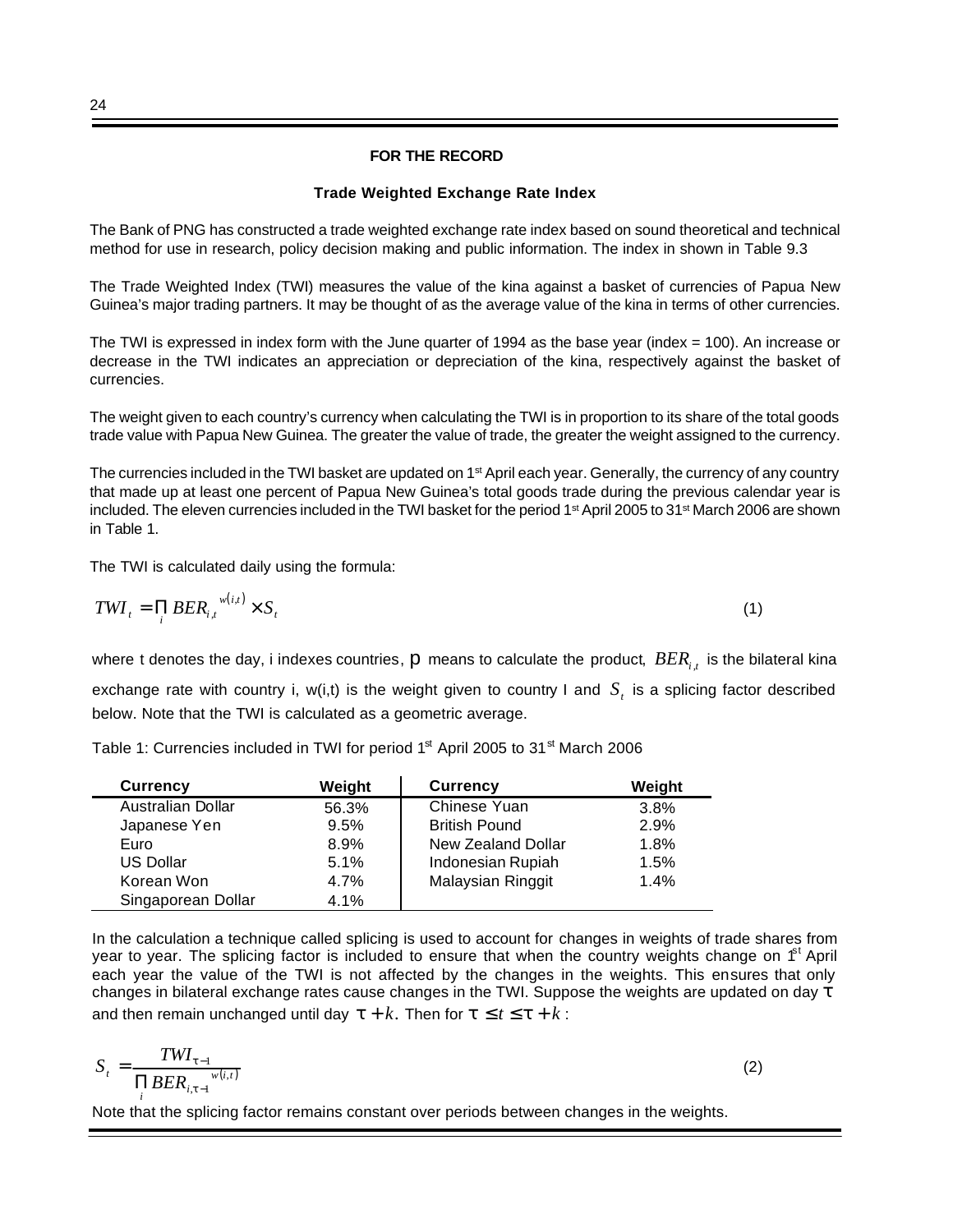| <b>EXCHANGE RATE (a) (b)</b> |                                   |                  |                  |                  |                  |                    |                  |  |
|------------------------------|-----------------------------------|------------------|------------------|------------------|------------------|--------------------|------------------|--|
|                              | (Foreign Currency Units Per Kina) |                  |                  |                  |                  |                    |                  |  |
| As at<br>end of              | A\$                               | US\$             | <b>YEN</b>       | DM/EURO(c)       | <b>STERLING</b>  | <b>SDR</b>         | TWI (d)          |  |
| 1989                         | 1.4659                            | 1.1633           | 166.87           | 1.9627           | 0.7248           | 0.87912            | 120.61           |  |
| 1990                         | 1.3616                            | 1.0511           | 141.36           | 1.5690           | 0.5453           | 0.74371            | 108.08           |  |
| 1991                         | 1.3818                            | 1.0498           | 131.91           | 1.5983           | 0.5628           | 0.73464            | 108.12           |  |
| 1992                         | 1.4708                            | 1.0127           | 126.09           | 1.6358           | 0.6702           | 0.73658            | 108.15           |  |
| 1993                         | 1.5077                            | 1.0190           | 113.93           | 1.7675           | 0.6896           | 0.78783            | 108.29           |  |
| 1994                         | 1.0927                            | 0.8485           | 84.71            | 1.3178           | 0.5442           | 0.58280            | 93.49            |  |
| 1995                         | 1.0176                            | 0.7545           | 76.79            | 1.0866           | 0.4899           | 0.50790            | 73.25            |  |
| 1996<br>1997                 | 0.9653<br>0.9365                  | 0.7553<br>0.6971 | 82.17<br>84.23   | 1.1369<br>1.2073 | 0.4845<br>0.4264 | 0.52030<br>0.50650 | 74.01<br>69.51   |  |
|                              |                                   |                  |                  |                  |                  |                    |                  |  |
| 1989<br>Jan                  | 1.3741                            | 1.2192           | 157.77           | 2.2691           | 0.6921           | 0.93154            |                  |  |
| Feb                          | 1.4847                            | 1.1832           | 149.97           | 2.1578           | 0.6796           | 0.89342            |                  |  |
| Mar                          | 1.4470                            | 1.1876           | 156.60           | 2.2424           | 0.7032           | 0.91773            |                  |  |
| Apr                          | 1.4798                            | 1.1760           | 155.49           | 2.2068           | 0.6962           | 0.90663            | 121.55           |  |
| May                          | 1.5198                            | 1.1451           | 163.18           | 2.2765           | 0.7284           | 0.92538            | 125.05           |  |
| Jun                          | 1.5187                            | 1.1421           | 164.27           | 2.2419           | 0.7392           | 0.91492            | 125.08           |  |
| Jul                          | 1.5330                            | 1.1466           | 159.64           | 2.1560           | 0.6941           | 0.89503            | 123.19           |  |
| Aug                          | 1.5018                            | 1.1491           | 165.87           | 2.2448           | 0.7287           | 0.91572            | 125.12           |  |
| Sep                          | 1.4945                            | 1.1565           | 162.81           | 2.1775           | 0.7179           | 0.90999            | 123.60           |  |
| Oct                          | 1.4800                            | 1.1589           | 164.69           | 2.1254           | 0.7326           | 0.90640            | 123.37           |  |
| Nov                          | 1.4851                            | 1.1559           | 165.19           | 2.0667           | 0.7376           | 0.90068            | 123.03           |  |
| Dec                          | 1.4659                            | 1.1633           | 166.87           | 1.9627           | 0.7248           | 0.87912            | 121.88           |  |
| 1990<br>Jan                  | 1.3532                            | 1.0368           | 150.18           | 1.7563           | 0.6203           | 0.77906            | 110.01           |  |
| Feb                          | 1.3582                            | 1.0313           | 153.36           | 1.7429           | 0.6104           | 0.78172            | 110.68           |  |
| Mar                          | 1.3588                            | 1.0222           | 159.69           | 1.7306           | 0.6220           | 0.78729            | 112.14           |  |
| Apr                          | 1.3574                            | 1.0191           | 162.47           | 1.7128           | 0.6254           | 0.78329            | 112.45           |  |
| May                          | 1.3395                            | 1.0343           | 156.59           | 1.7398           | 0.6105           | 0.78326            | 111.13           |  |
| Jun                          | 1.3231                            | 1.0400           | 158.97           | 1.7401           | 0.5987           | 0.78650            | 111.21           |  |
| Jul                          | 1.3237                            | 1.0475           | 155.09           | 1.6851           | 0.5678           | 0.77177            | 109.66           |  |
| Aug                          | 1.3007                            | 1.0624           | 153.41           | 1.6645           | 0.5534           | 0.76777            | 108.43           |  |
| Sep                          | 1.2933                            | 1.0701           | 148.19           | 1.6720           | 0.5704           | 0.76899            | 107.39           |  |
| Oct                          | 1.3510                            | 1.0629           | 137.10           | 1.6107           | 0.5438           | 0.73860            | 105.21           |  |
| Nov                          | 1.3614                            | 1.0538           | 140.39           | 1.5862           | 0.5422           | 0.72731            | 105.87           |  |
| Dec                          | 1.3616                            | 1.0511           | 141.36           | 1.5690           | 0.5453           | 0.74371            | 106.00           |  |
| <u>1991</u>                  |                                   |                  |                  |                  |                  |                    |                  |  |
| Jan<br>Feb                   | 1.3502<br>1.3479                  | 1.0602<br>1.0586 | 138.92<br>139.94 | 1.5783<br>1.6109 | 0.5399<br>0.5520 | 0.73949<br>0.74582 | 105.32<br>105.89 |  |
| Mar                          | 1.3498                            | 1.0447           | 145.88           | 1.7838           | 0.5995           | 0.77278            | 109.36           |  |
| Apr                          | 1.3437                            | 1.0486           | 143.47           | 1.8366           | 0.6177           | 0.79033            | 109.17           |  |
| May                          | 1.3657                            | 1.0405           | 143.38           | 1.7882           | 0.6072           | 0.77339            | 109.37           |  |
| Jun                          | 1.3547                            | 1.0414           | 143.76           | 1.8699           | 0.6377           | 0.78966            | 109.79           |  |
| Jul                          | 1.3431                            | 1.0464           | 144.25           | 1.8343           | 0.6238           | 0.78421            | 109.23           |  |
| Aug                          | 1.3382                            | 1.0491           | 143.88           | 1.8293           | 0.6230           | 0.78385            | 108.90           |  |
| Sep                          | 1.3237                            | 1.0602           | 140.90           | 1.7658           | 0.6060           | 0.78048            | 107.44           |  |
| Oct                          | 1.3454                            | 1.0544           | 137.95           | 1.7632           | 0.6052           | 0.77183            | 107.56           |  |
| Nov                          | 1.3459                            | 1.0555           | 137.04           | 1.7066           | 0.5966           | 0.76050            | 106.89           |  |
| Dec                          | 1.3818                            | 1.0498           | 131.91           | 1.5983           | 0.5628           | 0.73464            | 106.04           |  |
| 1992<br>Jan                  | 1.3942                            | 1.0436           | 131.23           | 1.6854           | 0.5855           | 0.74585            | 106.94           |  |
| Feb                          | 1.3846                            | 1.0426           | 134.63           | 1.7053           | 0.5914           | 0.75438            | 107.46           |  |
| Mar                          | 1.3605                            | 1.0452           | 139.17           | 1.7218           | 0.6025           | 0.76282            | 107.79           |  |
| Apr                          | 1.3699                            | 1.0421           | 139.18           | 1.7277           | 0.5884           | 0.75983            | 108.09           |  |
| May                          | 1.3774                            | 1.0454           | 135.17           | 1.6927           | 0.5770           | 0.75362            | 107.70           |  |
| Jun                          | 1.3979                            | 1.0457           | 131.40           | 1.5917           | 0.5496           | 0.72803            | 107.34           |  |
| Jul                          | 1.4006                            | 1.0431           | 133.11           | 1.5408           | 0.5416           | 0.72400            | 107.37           |  |
| Aug                          | 1.4465                            | 1.0353           | 127.20           | 1.4596           | 0.5223           | 0.70015            | 107.54           |  |
| Sep                          | 1.4491                            | 1.0343           | 123.29           | 1.4623           | 0.5786           | 0.70610            | 107.23           |  |
| Oct                          | 1.4657                            | 1.0183           | 125.49           | 1.5656           | 0.6473           | 0.72421            | 108.49           |  |
| Nov<br>Dec                   | 1.4708<br>1.4708                  | 1.0130<br>1.0127 | 125.99<br>126.09 | 1.6187<br>1.6358 | 0.6704<br>0.6702 | 0.73082<br>0.73658 | 109.00<br>109.12 |  |
|                              |                                   |                  |                  |                  |                  |                    |                  |  |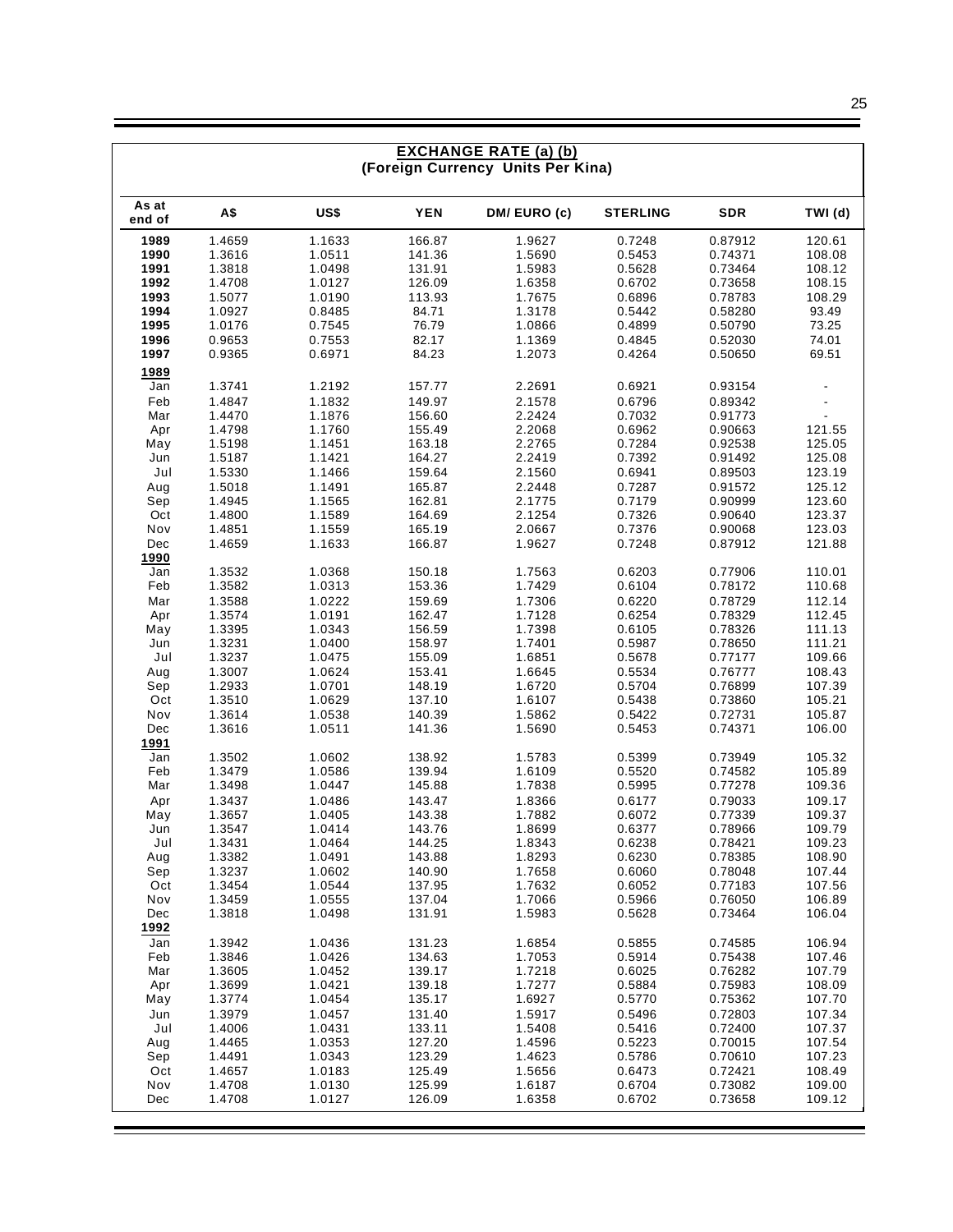|                                   |                  |                  |                  | <b>EXCHANGE RATE (a) (b)</b> |                  |                    |                  |
|-----------------------------------|------------------|------------------|------------------|------------------------------|------------------|--------------------|------------------|
| (Foreign Currency Units Per Kina) |                  |                  |                  |                              |                  |                    |                  |
| As at                             | A\$              | US\$             | <b>YEN</b>       | DM/EURO(c)                   | <b>STERLING</b>  | SDR                | TWI (d)          |
| end of                            |                  |                  |                  |                              |                  |                    |                  |
| 1993<br>Jan                       | 1.4826           | 1.0096           | 125.76           | 1.6018                       | 0.6660           | 0.72734            | 109.21           |
| Feb                               | 1.4671           | 1.0205           | 119.85           | 1.6685                       | 0.7126           | 0.73872            | 108.45           |
| Mar                               | 1.4487           | 1.0297           | 119.98           | 1.6643                       | 0.6892           | 0.74223            | 107.92           |
| Apr                               | 1.4587           | 1.0360           | 115.36           | 1.6384                       | 0.6595           | 0.72948            | 107.33           |
| May                               | 1.4971           | 1.0295           | 110.59           | 1.6369                       | 0.6605           | 0.72070            | 107.77           |
| Jun                               | 1.5265           | 1.0207           | 108.58           | 1.7244                       | 0.6757           | 0.73162            | 108.84           |
| Jul                               | 1.5061<br>1.5273 | 1.0265<br>1.0241 | 109.18<br>106.38 | 1.7848<br>1.7121             | 0.6929<br>0.6868 | 0.73703<br>0.72813 | 108.62<br>108.44 |
| Aug<br>Sep                        | 1.5672           | 1.0115           | 106.39           | 1.6368                       | 0.6701           | 0.71262            | 109.07           |
| Oct                               | 1.5281           | 1.0181           | 110.11           | 1.7040                       | 0.6837           | 0.73194            | 108.83           |
| Nov                               | 1.5416           | 1.0124           | 110.51           | 1.7307                       | 0.6799           | 0.73221            | 109.45           |
| Dec                               | 1.5077           | 1.0190           | 113.93           | 1.7675                       | 0.6896           | 0.78783            | 109.11           |
| 1994                              |                  |                  |                  |                              |                  |                    |                  |
| Jan<br>Feb                        | 1.4575<br>1.4558 | 1.0369<br>1.0461 | 114.36<br>109.08 | 1.8088<br>1.7897             | 0.6943<br>0.7025 | 0.75024<br>0.74952 | 107.88<br>107.03 |
| Mar                               | 1.4809           | 1.0391           | 107.15           | 1.7418                       | 0.7020           | 0.73709            | 107.24           |
| Apr                               | 1.4699           | 1.0468           | 106.06           | 1.7401                       | 0.6912           | 0.73975            | 106.53           |
| May                               | 1.4338           | 1.0539           | 110.16           | 1.7341                       | 0.6980           | 0.74472            | 106.09           |
| Jun                               | 1.4532           | 1.0579           | 104.33           | 1.6771                       | 0.6843           | 0.72928            | 105.24           |
| Jul                               | 1.4371           | 1.0609           | 105.86           | 1.6876                       | 0.6945           | 0.72869            | 105.06<br>103.93 |
| Aug<br>Sep                        | 1.4185<br>1.2429 | 1.0563<br>0.9204 | 105.02<br>90.74  | 1.6648<br>1.4271             | 0.6884<br>0.5831 | 0.72868<br>0.62773 | 90.40            |
| Oct                               | 1.1843           | 0.8790           | 85.62            | 1.3287                       | 0.5420           | 0.58940            | 85.68            |
| Nov                               | 1.1392           | 0.8745           | 76.57            | 1.3750                       | 0.5597           | 0.59880            | 84.35            |
| Dec                               | 1.0927           | 0.8485           | 84.71            | 1.3178                       | 0.5442           | 0.58280            | 81.43            |
| 1995                              |                  |                  |                  |                              |                  |                    |                  |
| Jan<br>Feb                        | 1.1372<br>1.1433 | 0.8620<br>0.8440 | 84.95<br>84.82   | 1.2969<br>1.2378             | 0.5402<br>0.5329 | 0.58470<br>0.56420 | 83.25<br>82.21   |
| Mar                               | 1.1336           | 0.8250           | 73.59            | 1.1623                       | 0.5140           | 0.53000            | 79.07            |
| Apr                               | 1.0922           | 0.7970           | 66.67            | 1.0961                       | 0.5044           | 0.51500            | 74.85            |
| May                               | 1.0939           | 0.7815           | 65.01            | 1.0863                       | 0.4873           | 0.49600            | 74.08            |
| Jun                               | 1.0721           | 0.7710           | 64.48            | 1.0534                       | 0.4780           | 0.48590            | 72.68            |
| Jul                               | 1.0028           | 0.7410           | 61.79            | 1.0244                       | 0.4625           | 0.47660            | 70.18            |
| Aug<br>Sep                        | 0.9723<br>1.0005 | 0.7320<br>0.7550 | 71.63<br>74.28   | 1.0796<br>1.0702             | 0.4730<br>0.4777 | 0.49330<br>0.50240 | 71.00<br>72.94   |
| Oct                               | 0.9990           | 0.7565           | 77.20            | 1.0693                       | 0.4802           | 0.50510            | 73.60            |
| Nov                               | 1.0167           | 0.7585           | 77.00            | 1.0883                       | 0.4934           | 0.50980            | 74.39            |
| Dec                               | 1.0054           | 0.7490           | 77.15            | 1.0773                       | 0.4840           | 0.50360            | 73.73            |
| 1996                              |                  |                  |                  |                              |                  |                    |                  |
| Jan<br>Feb                        | 1.0012<br>0.9682 | 0.7460<br>0.7385 | 79.97<br>77.22   | 1.1101<br>1.0843             | 0.4953<br>0.4818 | 0.5130<br>0.5012   | 74.32<br>72.25   |
| Mar                               | 0.9761           | 0.7600           | 80.89            | 1.1207                       | 0.4980           | 0.5213             | 74.01            |
| Apr                               | 0.9811           | 0.7705           | 80.33            | 1.1745                       | 0.5108           | 0.5335             | 74.66            |
| May                               | 0.9709           | 0.7750           | 83.84            | 1.1894                       | 0.5055           | 0.5358             | 75.14            |
| Jun                               | 0.9861           | 0.7780           | 85.28            | 1.1835                       | 0.5028           | 0.5393             | 75.92            |
| Jul                               | 1.0050           | 0.7770           | 83.45            | 1.1442                       | 0.4984           | 0.5317             | 75.91            |
| Aug<br>Sep                        | 0.9638<br>0.9490 | 0.7620<br>0.7520 | 82.58<br>83.60   | 1.1238<br>1.1463             | 0.4892<br>0.4842 | 0.5222<br>0.5214   | 73.84<br>73.37   |
| Oct                               | 0.9462           | 0.7493           | 85.28            | 1.1340                       | 0.4590           | 0.5189             | 73.20            |
| Nov                               | 0.9187           | 0.7450           | 84.54            | 1.1416                       | 0.4440           | 0.5144             | 71.87            |
| Dec                               | 0.9324           | 0.7425           | 86.24            | 1.1539                       | 0.4392           | 0.5173             | 72.61            |
| 1997                              |                  |                  |                  |                              |                  |                    |                  |
| Jan                               | 0.9561           | 0.7280           | 88.84            | 1.1918                       | 0.4524           | 0.5239             | 74.09            |
| Feb<br>Mar                        | 0.9285<br>0.9168 | 0.7200<br>0.7210 | 86.80<br>89.11   | 1.2156<br>1.2113             | 0.4435<br>0.4418 | 0.5184<br>0.5228   | 72.65<br>72.67   |
| Apr                               | 0.9212           | 0.7195           | 91.34            | 1.2404                       | 0.4411           | 0.5276             | 73.16            |
| May                               | 0.9409           | 0.7160           | 83.31            | 1.2159                       | 0.4368           | 0.5145             | 72.81            |
| Jun                               | 0.9571           | 0.7135           | 81.51            | 1.2387                       | 0.4290           | 0.5118             | 73.20            |
| Jul                               | 0.9577           | 0.7140           | 84.22            | 1.3106                       | 0.4361           | 0.5252             | 74.03            |
| Aug<br>Sep                        | 0.9577<br>0.9672 | 0.7030<br>0.6960 | 83.76<br>84.25   | 1.2593<br>1.2299             | 0.4347<br>0.4320 | 0.5167<br>0.5085   | 73.68<br>73.85   |
| Oct                               | 0.9376           | 0.6590           | 79.32            | 1.1339                       | 0.3951           | 0.4781             | 70.62            |
| Nov                               | 0.8813           | 0.6000           | 76.55            | 1.0569                       | 0.3583           | 0.4385             | 66.01            |
| Dec                               | 0.8748           | 0.5710           | 74.18            | 1.0214                       | 0.3444           | 0.4218             | 64.73            |
|                                   |                  |                  |                  |                              |                  |                    |                  |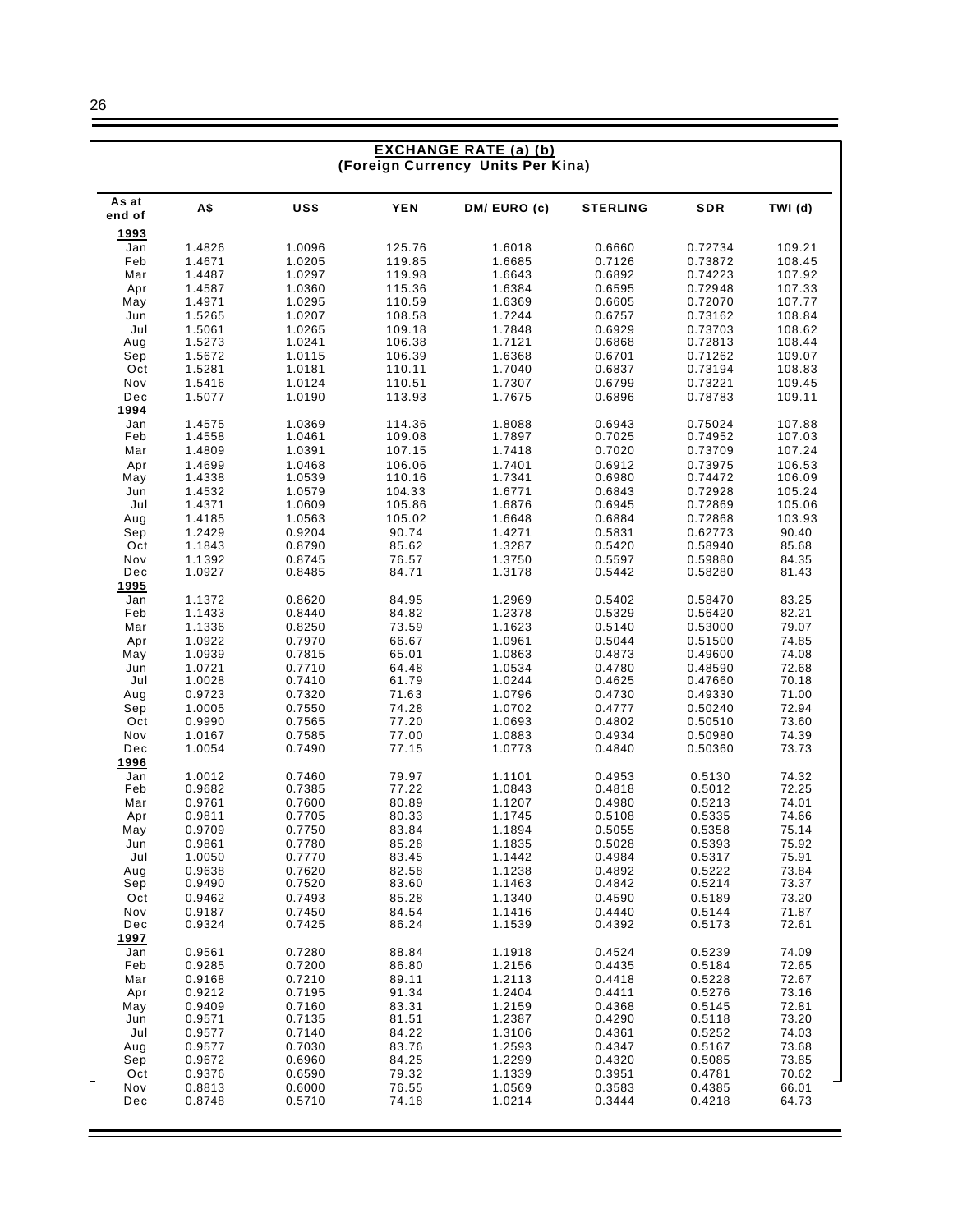#### **EXCHANGE RATE (a) (b) (Foreign Currency Units Per Kina)**

| As at<br>end of | A\$    | US\$   | <b>YEN</b> | DM/EURO(c) | <b>STERLING</b> | <b>SDR</b> | TWI (d) |
|-----------------|--------|--------|------------|------------|-----------------|------------|---------|
| 1998            |        |        |            |            |                 |            |         |
| Jan             | 0.8309 | 0.5565 | 70.96      | 1.0189     | 0.3400          | 0.4117     | 62.30   |
| Feb             | 0.8215 | 0.5540 | 70.37      | 1.0067     | 0.3373          | 0.4102     | 61.54   |
| Mar             | 0.7665 | 0.5080 | 67.37      | 0.9384     | 0.3028          | 0.3771     | 57.32   |
| Apr             | 0.7524 | 0.4890 | 64.60      | 0.8771     | 0.2928          | 0.3627     | 55.50   |
| May             | 0.7756 | 0.4840 | 67.06      | 0.8613     | 0.2977          | 0.3605     | 56.74   |
| Jun             | 0.7630 | 0.4675 | 65.75      | 0.8458     | 0.2804          | 0.3511     | 55.42   |
| Jul             | 0.6772 | 0.4140 | 59.53      | 0.7373     | 0.2528          | 0.3101     | 49.19   |
| Aug             | 0.7825 | 0.4450 | 63.09      | 0.7833     | 0.2659          | 0.3355     | 54.81   |
| Sep             | 0.7385 | 0.4390 | 59.52      | 0.7353     | 0.2572          | 0.3205     | 52.24   |
| Oct             | 0.7355 | 0.4600 | 53.28      | 0.7601     | 0.2739          | 0.3268     | 52.18   |
| Nov             | 0.7523 | 0.4750 | 58.77      | 0.8121     | 0.2876          | 0.3472     | 54.23   |
| Dec             | 0.7766 | 0.4770 | 54.63      | 0.8002     | 0.2864          | 0.3396     | 54.56   |
| 1999            |        |        |            |            |                 |            |         |
| Jan             | 0.7450 | 0.4680 | 54.32      | 0.4097     | 0.2841          | 0.3345     | 53.16   |
| Feb             | 0.7190 | 0.4470 | 53.93      | 0.4075     | 0.2796          | 0.3282     | 51.65   |
| Mar             | 0.6679 | 0.4200 | 50.47      | 0.3916     | 0.2606          | 0.3099     | 48.27   |
| Apr             | 0.6243 | 0.4120 | 49.10      | 0.3878     | 0.2558          | 0.3045     | 45.96   |
| May             | 0.5851 | 0.3800 | 46.16      | 0.3632     | 0.2371          | 0.2826     | 42.95   |
| Jun             | 0.5908 | 0.3900 | 47.16      | 0.3775     | 0.2478          | 0.2916     | 43.46   |
| Jul             | 0.5806 | 0.3785 | 43.58      | 0.6526     | 0.2343          | 0.2779     | 42.12   |
| Aug             | 0.5345 | 0.3410 | 37.79      | 0.3245     | 0.2141          | 0.2505     | 38.41   |
| Sep             | 0.5169 | 0.3375 | 35.87      | 0.3171     | 0.2053          | 0.2446     | 37.48   |
| Oct             | 0.5756 | 0.3710 | 39.98      | 0.3524     | 0.2263          | 0.2677     | 41.15   |
| Nov             | 0.5525 | 0.3520 | 35.70      | 0.3487     | 0.2197          | 0.2565     | 39.37   |
| Dec             | 0.5678 | 0.3710 | 37.88      | 0.3684     | 0.2291          | 0.2701     | 40.86   |
| 2000            |        |        |            |            |                 |            |         |
| Jan             | 0.5042 | 0.3210 | 34.32      | 0.3272     | 0.1980          | 0.2361     | 36.17   |
| Feb             | 0.5364 | 0.3290 | 36.23      | 0.3401     | 0.2062          | 0.2457     | 37.97   |
| Mar             | 0.6301 | 0.3815 | 40.14      | 0.3979     | 0.2394          | 0.2838     | 44.17   |
| Apr             | 0.6508 | 0.3845 | 40.93      | 0.4219     | 0.2446          | 0.2897     | 45.39   |
| May             | 0.7167 | 0.4110 | 43.83      | 0.4415     | 0.2744          | 0.3103     | 49.54   |

Source: Bank of Papua New Guinea

(a) From October 1994 the rate for the US\$ is the closin g rate set at the Foreign exchange auction. Rates for the \$A, DM, Yen and Sterling have been calculated by crossing the US\$/Kina rate with the mid -point of closing buying and selling rates at 4.00pm, PNG time. Rates for the SDR have been calculated by crossing the SDR/US\$ rate as advised by the IMF and the US\$/Kina rate.

(b) As from 1995, the annual exchange rates are average based on all business days of the year-<br>(c) As from January 1999, rates for Euro were published, replacing the Deutschmark (DM). DM As from January 1999, rates for Euro were published, replacing the Deutschmark (DM). DM was phased out in January 2002, together with the national currencies of the other 11 countries of the 15 – member EU.

(d) Trade Weighted Index. The TWI is available from April 1989 onwards. Annual index is the average for all business days of the year. Monthly index is the value of the TWI on the last business day of the month.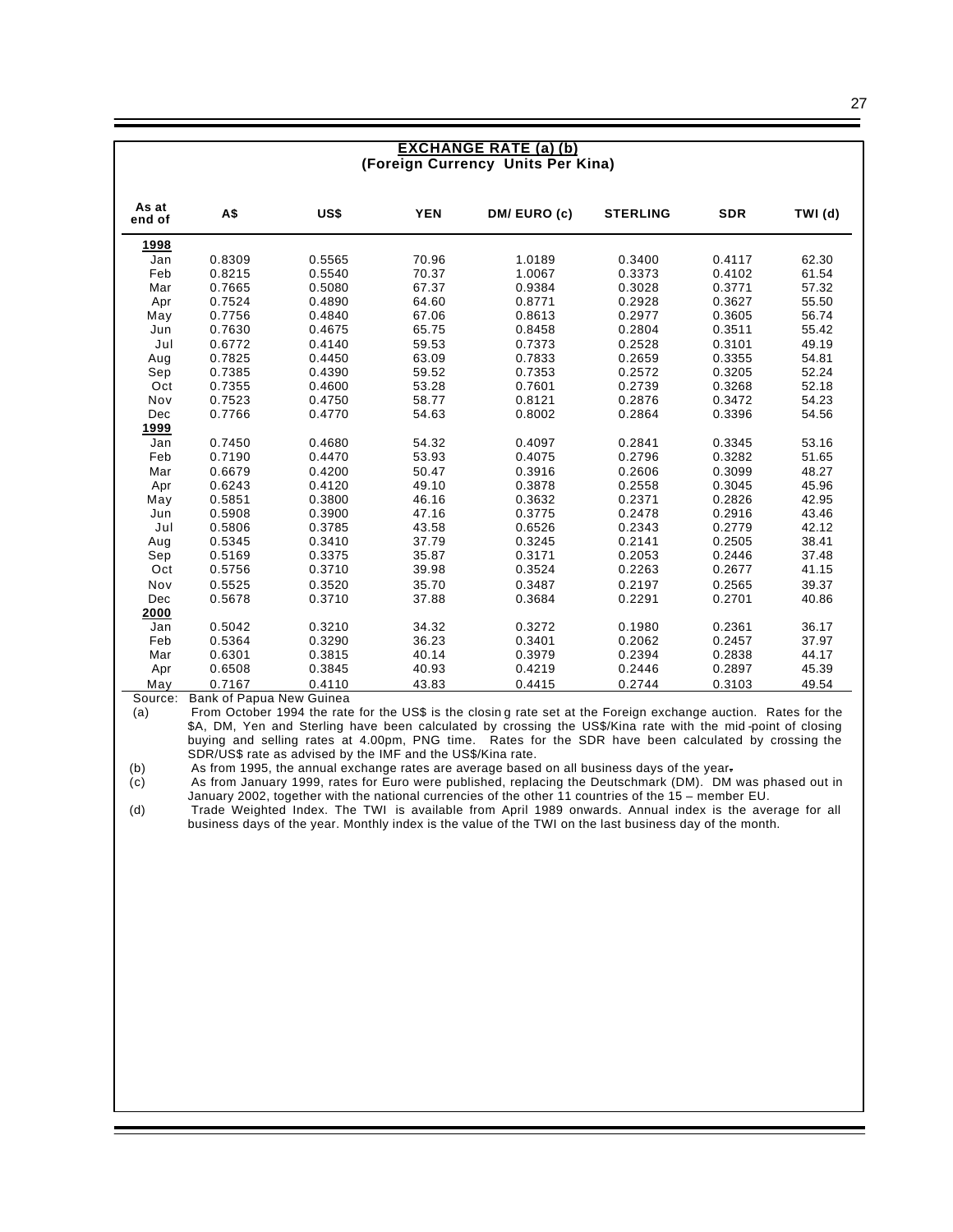### **FOR THE RECORD**

#### **Employment Index - Changes to Tables 10.4 and 10.5**

The Employment Index from the March quarter of 2002 has been recalculated and the revised data are published in the September 2005 QEB. The revision was mainly due to a change in the approach used to calculate the index. Previously the current quarter's employment index was calculated by multiplying the value of the index one year ago by the percent change in employment of companies that responded in both the current quarter and the corresponding quarter last year. The revised employment index is calculated by comparing employment by companies that responded in both the current quarter and the previous quarter and applying the percent change to the previous quarter's employment index. Besides verifying the historical data, the Bank believes the revised calculation of the employment index provides higher quality indicator of employment levels.

## **Central Bank Bill (CBB) Auction - Changes to Tables 3.8 and 7.2**

The Bank of PNG introduced the Central Bank Bill (CBB) in August of 2004, as a monetary policy instrument for the management of liquidity in the banking system. With the Government's shift away from 28 days and 63 days maturities to 91 days, 182 days and 364 days maturities for Treasury bills, the Central Bank has offered CBBs on the 28 days. The separation of the auctions for Treasury bills and CBBs commenced on the 7th of September 2005. The CBB auction is restricted only to the licensed financial institutions and the minimum bid is K2.0 million. Both auctions are conducted together every Wednesday.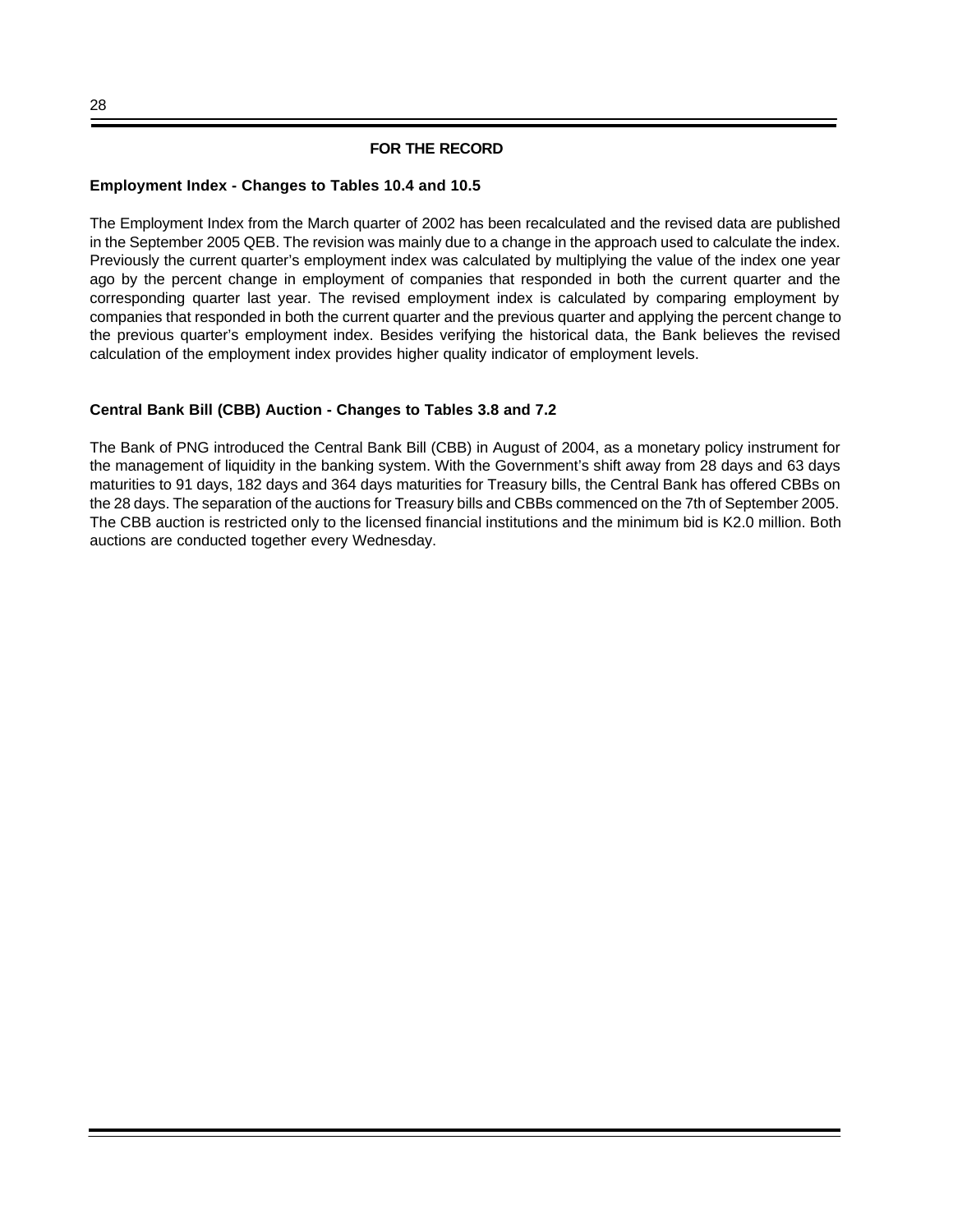#### **FOR THE RECORD**

#### **MONTHLY KINA FACILITY RATE ANNOUNCEMENTS**

The Central Bank introduced the Kina Facility Rate (KFR) in February 2001, as an official rate to indicate its stance of monetary policy. The KFR is a monthly rate and any changes to it should translate to changes in market interest rates. Changes to the KFR is based on assessment of economic fundamentals consistent with the overall objective of monetary policy of price stability in the economy. From January 2002, the KFR announced by the Bank were;

| 2003 06 January | Increased by 50 basis points to 14.50%   |
|-----------------|------------------------------------------|
| 03 February     | Increased by 50 basis points to 15.00 %  |
| 03 March        | Maintained at 15.00 %                    |
| 07 April        | Maintained at 15.00 %                    |
| 05 May          | Maintained at 15.00 %                    |
| 02 June         | Increased by 100 basis points to 16.00 % |
| 07 July         | Maintained at 16.00 %                    |
| 04 August       | Reduced by 100 basis points to 15.00 %   |
| 01 September    | Maintained at 15.00 %                    |
| 06 October      | Reduced by 100 basis points to 14.00 %   |
| 03 November     | Maintained at 14.00 %                    |
| 01 December     | Maintained at 14.00 %                    |
| 2004 05 January | Reduced by 100 basis points to 13.00 %   |
| 02 February     | Maintained at 13.00 %                    |
| 01 March        | Reduced by 100 basis points to 12.00 %   |
| 05 April        | Reduced by 100 basis points to 11.00 %   |
| 03 May          | Reduced by 100 basis points to 10.00 %   |
| 07 June         | Maintained at 10.00 %                    |
| 05 July         | Maintained at 10.00 %                    |
| 02 August       | Maintained at 10.00 %                    |
| 06 September    | Reduced by 100 basis points to 9.00 %    |
| 02 October      | Reduced by 200 basis points to 7.00 %    |
| 01 November     | Maintained at 7.00 %                     |
| 06 December     | Maintained at 7.00 %                     |
| 2005 03 January | Maintained at 7.00 %                     |
| 01 February     | Maintained at 7.00 %                     |
| 01 March        | Maintained at 7.00 %                     |
| 04 April        | Maintained at 7.00 %                     |
| 02 May          | Maintained at 7.00 %                     |
| 06 June         | Maintained at 7.00 %                     |
| 04 July         | Maintained at 7.00 %                     |
| 01 August       | Maintained at 7.00 %                     |
| 05 September    | Reduced by 100 basis points to 6.00 %    |

For details of the KFR, see Table 7.2 (S23) of the QEB. KFR announcements prior to January 2002 are reported in the December 2002 QEB.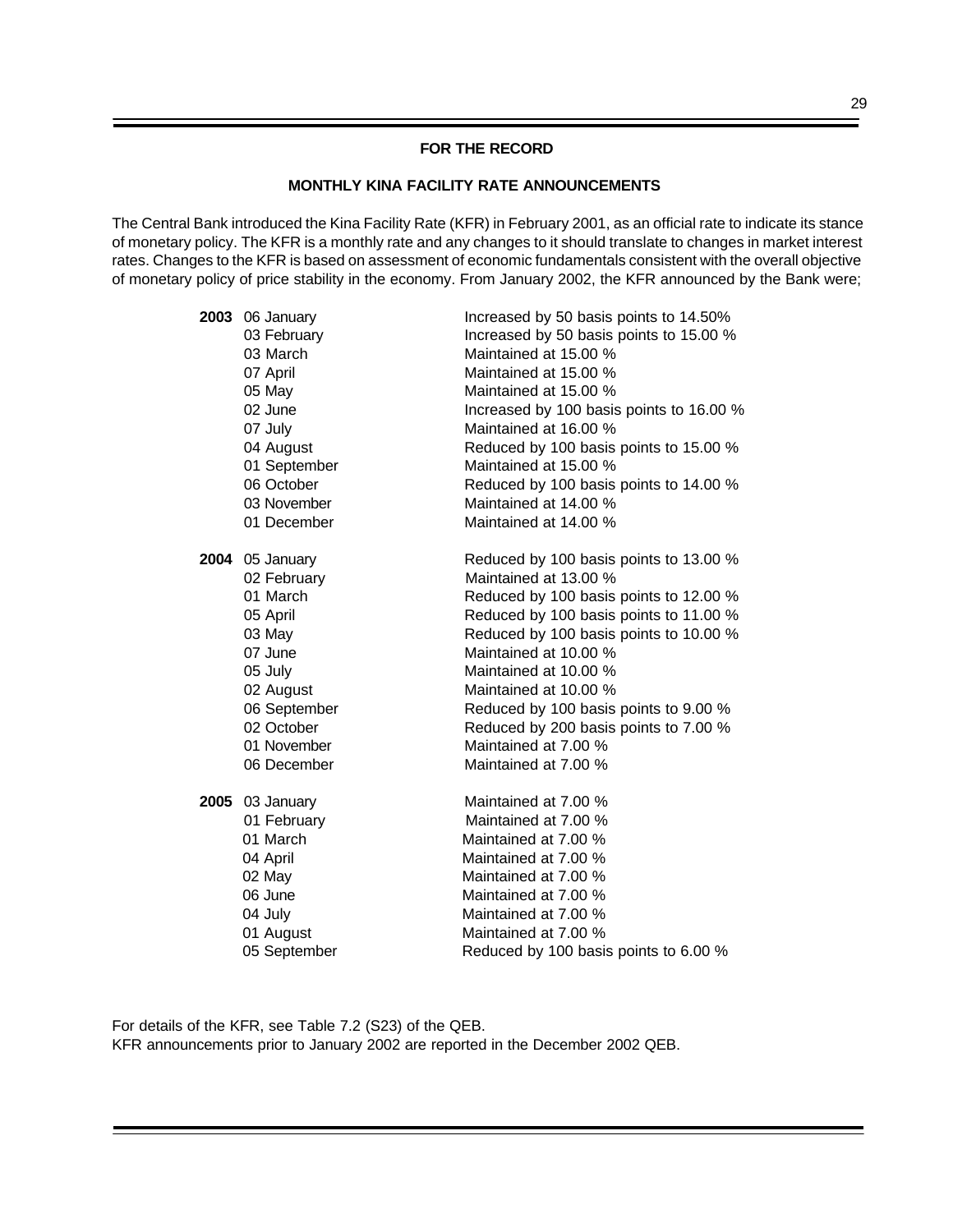#### **REFERENCE**

Each issue of the Quarterly Economic Bulletin contains a review of economic conditions for the past quarter and a comprehensive set of updated statistical tables. Articles of special interest to current economic policy are also prepared by Bank staff for inclusion in the Bulletin. The following articles have appeared in the Quarterly Economic Bulletin since December 1991.

| <u>Issue</u>     | <b>Title</b>                                                                           |
|------------------|----------------------------------------------------------------------------------------|
| Dec 1991         | Monetary Policy for 1992                                                               |
| Mar 1992         | The 1992 National Budget                                                               |
| Mar 1992         | Papua New Guinea's Total External Debt Outstanding                                     |
| Dec 1992         | The 1993 National Budget                                                               |
| Mar 1993         | Papua New Guinea's Total External Exposure                                             |
| Dec 1993         | The 1994 National Budget                                                               |
| Dec 1993         | Papua New Guinea's Total External Exposure                                             |
| Mar 1995         | The 1995 National Budget                                                               |
| Mar 1995         | Papua New Guinea's Total External Exposure                                             |
| Mar 1995         | Monetary Policy for 1995                                                               |
| Dec 1995         | The 1996 National Budget                                                               |
| Dec 1995         | Monetary Policy for 1996                                                               |
| Mar 1996         | Papua New Guinea's Total External Exposure                                             |
| Dec 1996         | The 1997 National Budget                                                               |
| Dec 1996         | Monetary Policy for 1997                                                               |
| Mar 1997         | Papua New Guinea's Total External Exposure                                             |
| Dec 1997         | Monetary Policy for 1998                                                               |
| Mar 1998         | The 1998 National Budget                                                               |
| Mar 1998         | Papua New Guinea's Total External Exposure                                             |
| Dec 1998         | The 1999 National Budget                                                               |
| Dec 1998         | Monetary Policy for 1999                                                               |
| Mar 1999         | Papua New Guinea's Total External Exposure                                             |
| Sep 1999         | The 1999 Supplementary Budget                                                          |
| Dec 1999         | The 2000 National Budget                                                               |
| Jun 2000         | Semi-annual Monetary Policy Statement, July 2000                                       |
| Dec 2000         | The 2001 National Budget                                                               |
| Dec 2000         | Semi-annual Monetary Policy Statement, January 2001                                    |
| Jun 2001         | Semi-annual Monetary Policy Statement, July 2001                                       |
| Dec 2001         | Semi-annual Monetary Policy Statement, January 2002                                    |
| Dec 2001         | The 2002 National Budget                                                               |
| Jun 2002         | Semi-annual Monetary Policy Statement, July 2002                                       |
| Sep 2002         | The 2002 Supplementary Budget                                                          |
| Dec 2002         | Semi-annual Monetary Policy Statement, January 2003                                    |
| Dec 2002         | The 2003 National Budget                                                               |
| Mar 2003         | Special article: Export Price Index, Volume Index and Weights Calculations Methodology |
| Jun 2003         | Semi-annual Monetary Policy Statement, July 2003                                       |
| Dec 2003         | The 2004 National Budget                                                               |
| Dec 2003         | Semi-annual Monetary Policy Statement, January 2004                                    |
| Sep 2004         | Semi-annual Monetary Policy Statement, July 2004                                       |
| Dec 2004         | Semi-annual Monetary Policy Statement, January 2005                                    |
| Dec 2004         | The 2005 National Budget                                                               |
| <b>June 2005</b> | Papua New Guinea's Total External Exposure                                             |
| <b>June 2005</b> | Semi-annual Monetary Policy Statement, July 2005                                       |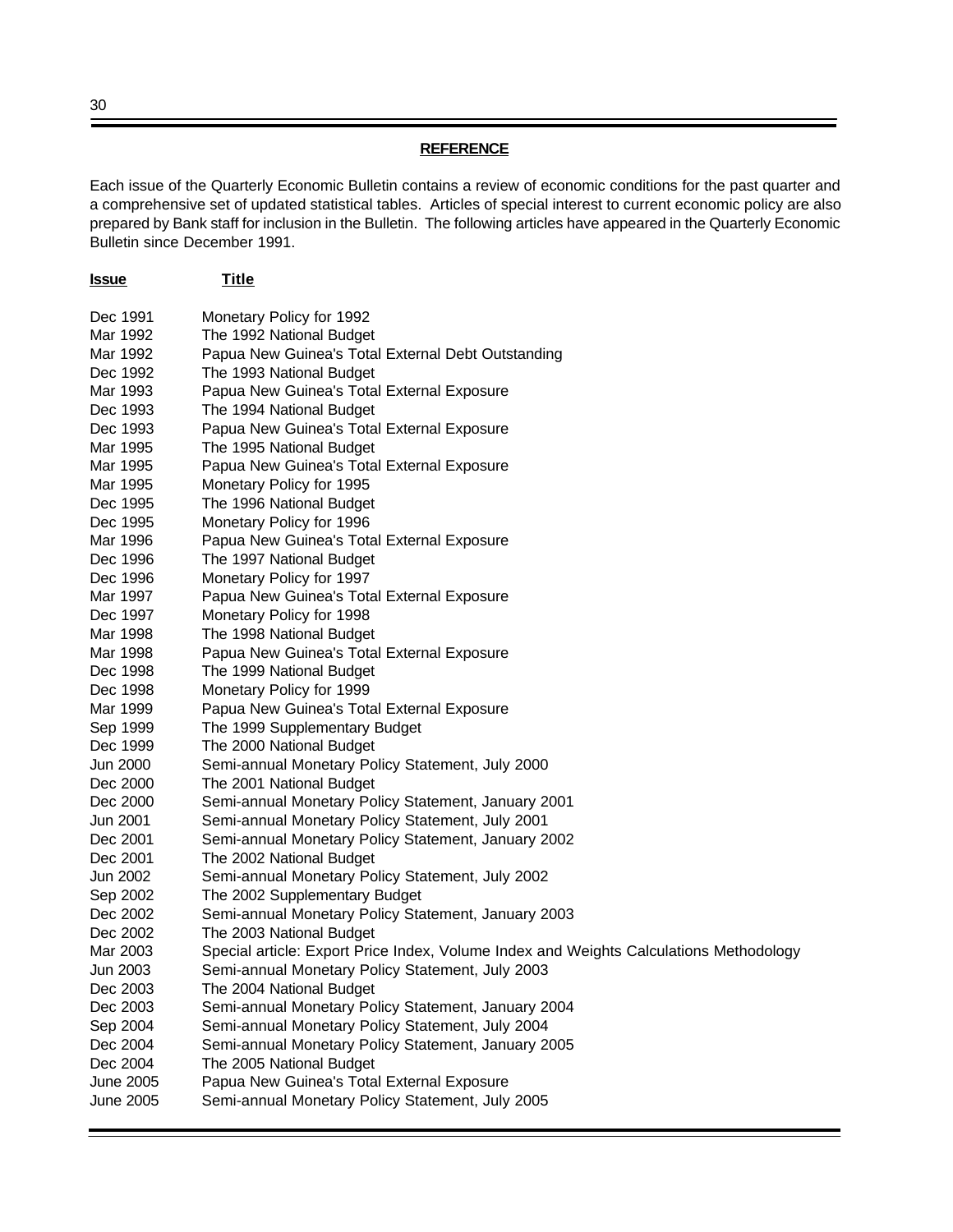# **STATISTICAL SECTION**